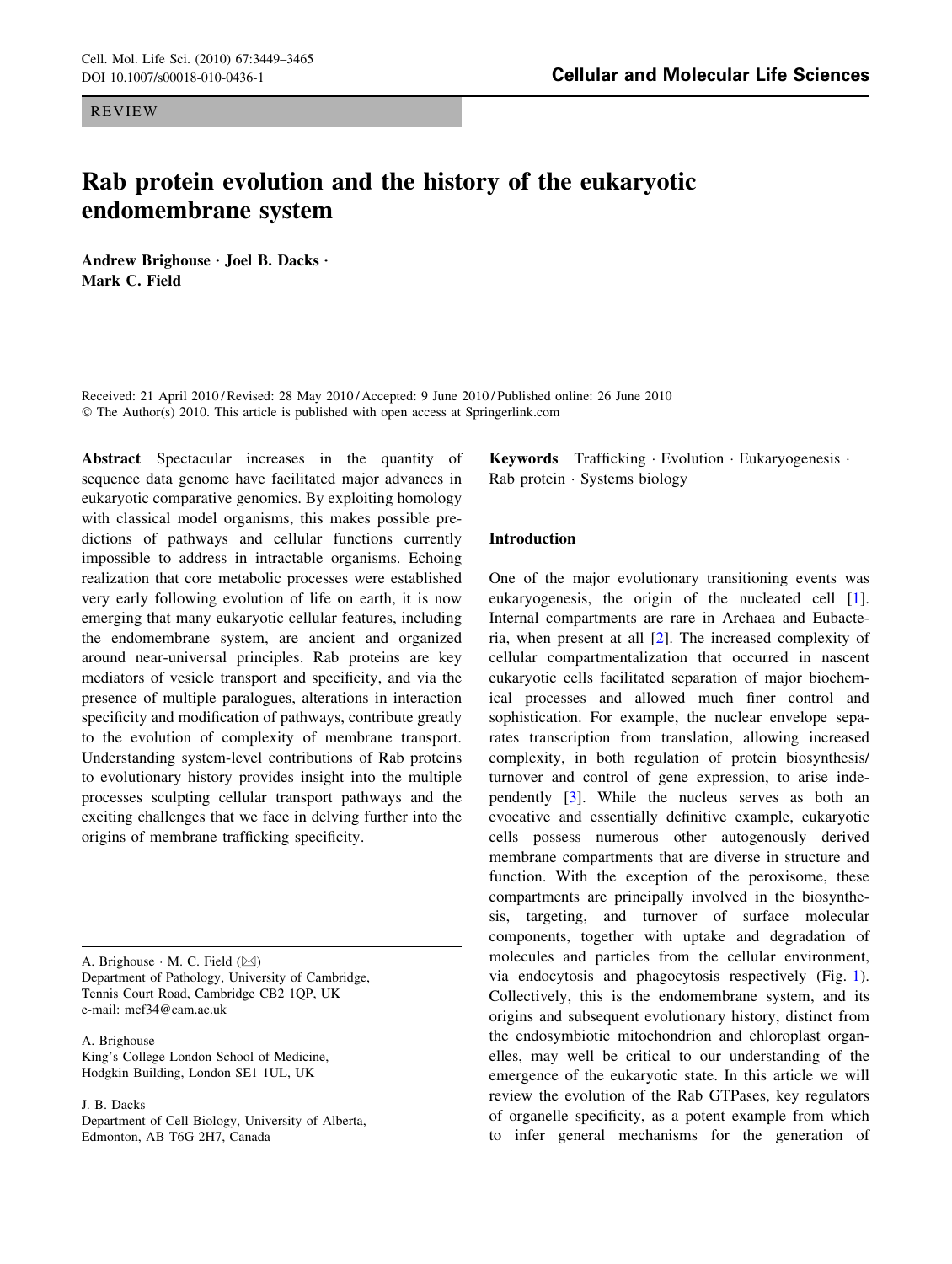<span id="page-1-0"></span>Fig. 1 General features of the eukaryotic endomembrane system and specificity components. a Organelles and transport routes for major conserved pathways are shown, with Rab proteins known to mediate each step show as red lozenges. The related GTPase Ran is also shown as a green lozenge at the nuclear pore complex. Transport routes are indicated by arrows. Note that many Rabs, for example Rab11, participate extensively in transport routes and hence the localization of this protein is quite extensive. The figure is highly schematic. Endocytic coats are shown as black and gray 'T's. b Fusogenic apparatus of vesicle transport. The transport vesicle and destination organelle membranes must be brought into close proximity and fuse; this represents a considerable free energy barrier, which is surmounted by the fusogenic apparatus. Depicted are the minimal components, and many that are vital for targeting and fusion are omitted. However, at the center of this network sits the Rab protein that coordinates SNARE binding, cytoskeletal interactions, and other functions



increased organelle complexity and of regulatory control in autogenously derived eukaryotic compartments.

#### Pathways and functions of the endomembrane system

Functionally, the endomembrane system can be subdivided into exocytic and endocytic systems. Exocytosis is the export of biosynthetic products to the surface, for secretion, or for population of endomembrane organelles. In all extant eukaryotes, the pathway initiates at the endoplasmic reticulum where the nascent polypeptide is imported into the ER [[4\]](#page-13-0). Following a period of folding, post-translational modification, and quality control, mature proteins are exported from the ER in coated vesicles that assemble at specialized membrane subdomains or ER exit sites.

Vesicles are delivered to the cis-face of the Golgi complex and cargo migrates through the multiple stacks of this organelle, to emerge at the trans-face. Transport between the ER and Golgi complex is mediated by several GTPases, Rab1 and Rab2 (Figs.  $1, 2$ ) which function to co-ordinate cytoskeletal interactions and specificity in fusion with membranes at the *cis*-Golgi [[5\]](#page-13-0).

Exit from the Golgi apparatus can take one of several routes. Delivery to the cell surface requires incorporation into exocytic vesicles, which then fuse with the plasma membrane, releasing soluble contents to the exterior or membrane-bound proteins into the plasma membrane, involving Rab11 and related Rab proteins. A second regulated secretory route is mediated by stalling the progress of exocytic carriers; these vesicles will then fuse with the plasma membrane upon stimulation of the cell by a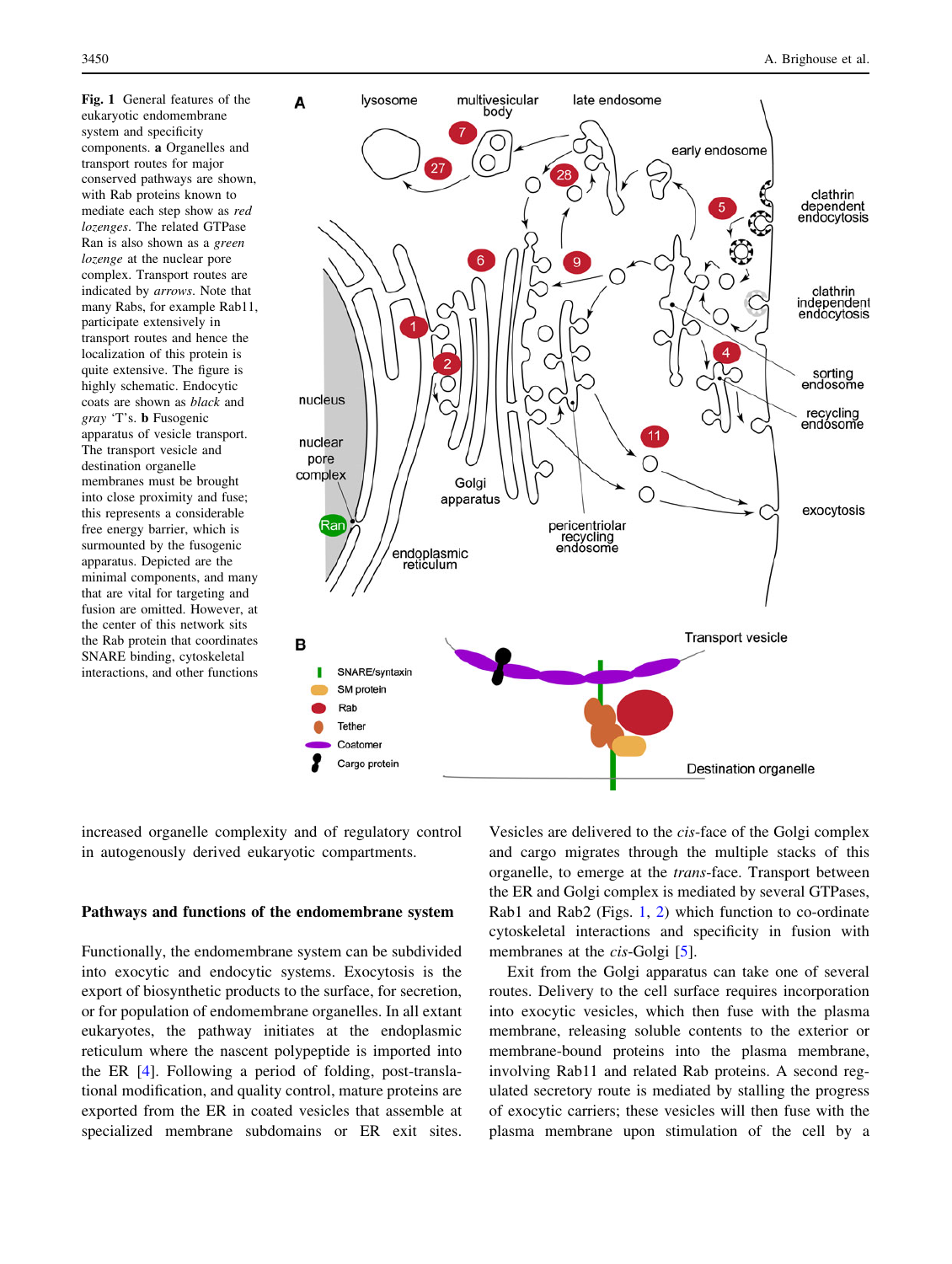<span id="page-2-0"></span>

Fig. 2 GTPase structure, evolution, and function. a Eukaryotic Raslike GTPases are generally defined by membership to four superfamilies, Ras, Arf, Rho, and Rab/Ran. The latter family is the largest in most organisms, and is itself divisible into a number of subfamilies, ranging from 8 [[41](#page-14-0)] to 14 [\[43\]](#page-14-0); phylogenetic reconstruction of this family is problematic. To some extent, the Rab subfamilies demonstrate related function between the members, but this is not always the case, and is also confounded by Rab protein participation in multiple interactions and pathways (figure adapted from [[103](#page-16-0)] and [[43](#page-14-0)]).

secretagogue. Multiple additional routes also originate at the trans-Golgi face, with destinations including sorting endosomes and the lysosome. Finally, there is also retrograde transport through the Golgi complex, which facilitates recovery and retrieval of proteins, both of which are mediated by Rab6 [[6\]](#page-13-0).

Similarly to post-Golgi transport, endocytosis includes several distinct pathways. The precise mechanism employed depends on the size of the object being taken up. Classically, endocytosis refers to small objects  $\lt\sim$  500 nm in diameter, while phagocytosis is reserved for larger cargo. Uptake from the surface depends on one of several coats, the best characterized of which are clathrin and caveolin. Endocytic cargo is rapidly delivered to Rab5 containing early endosomes [[7\]](#page-13-0), which rapidly maturate into sorting endosomes. Here material is either recycled, by a Rab4/Rab11-mediated pathway that intersects with the exocytic system, or is delivered via Rab7- and Rab9 mediated pathways to the lysosome via late endosomes and multivesicular bodies (MVBs). Excellent reviews describing the molecular machinery of endocytosis and exocytosis are available, to which the reader is referred for more details (e.g., [\[8–10](#page-14-0)]).

While we have described these transport pathways on a framework of Rab proteins, the various steps require participation of many additional proteins. Indeed, a general

b Ribbon representation of Rab GTPase emphasizing the positions of Rab family (RabF) and subfamily (RabSF) motifs. The protein is drawn with the N-terminus to the left. Most Rab GTPases are approximately 24 kDa in molecular weight, and comprise  $\sim$  220 amino acids, as indicated. A total of five RabSF regions and four RabF regions have been described, and these correspond to surface loops involved in protein–protein interactions. The hypervariable region at the C-terminus is indicated as is the dicysteinyl prenylation signal, by 'CC'

model of vesicle formation involving the Sar/Arf GTPases, cargo adaptors, and membrane-deformation complexes has been elegantly deduced, as has a robust model of vesicle fusion involving tethering proteins, coiled-coil SNAREs, and Rabs. Importantly, these models hold for all trafficking events at the various endomembrane organelles in the cell and, with the probable exception of the tether factors [\[11](#page-14-0)], the dominant proteins are all members of either small (SM proteins) or extensive (Rabs, SNAREs) paralogous families [\[12](#page-14-0)].

It is significant that intracellular trafficking pathways represent a considerable level of both complexity and diversity in terms of mechanism, function, and morphology. This diversity is evident both between individual species and lineages as well as cell types in multicellular organisms. Hence, sculpting the membrane trafficking system is likely most important for adaptation of unicellular organisms and division of labor in higher animals and plants. Together the endomembrane system accounts for  $\sim$  10% of protein coding sequence of the eukaryotic genome, and while encompassing the paralogous Rab, ARF and SNARE families also extends to GTPase-activating proteins (GAPs), nucleotide exchange factors, and many others. Despite very clear structural and functional discrimination between exocytic and endocytic transport and the associated molecular machinery, considerable progress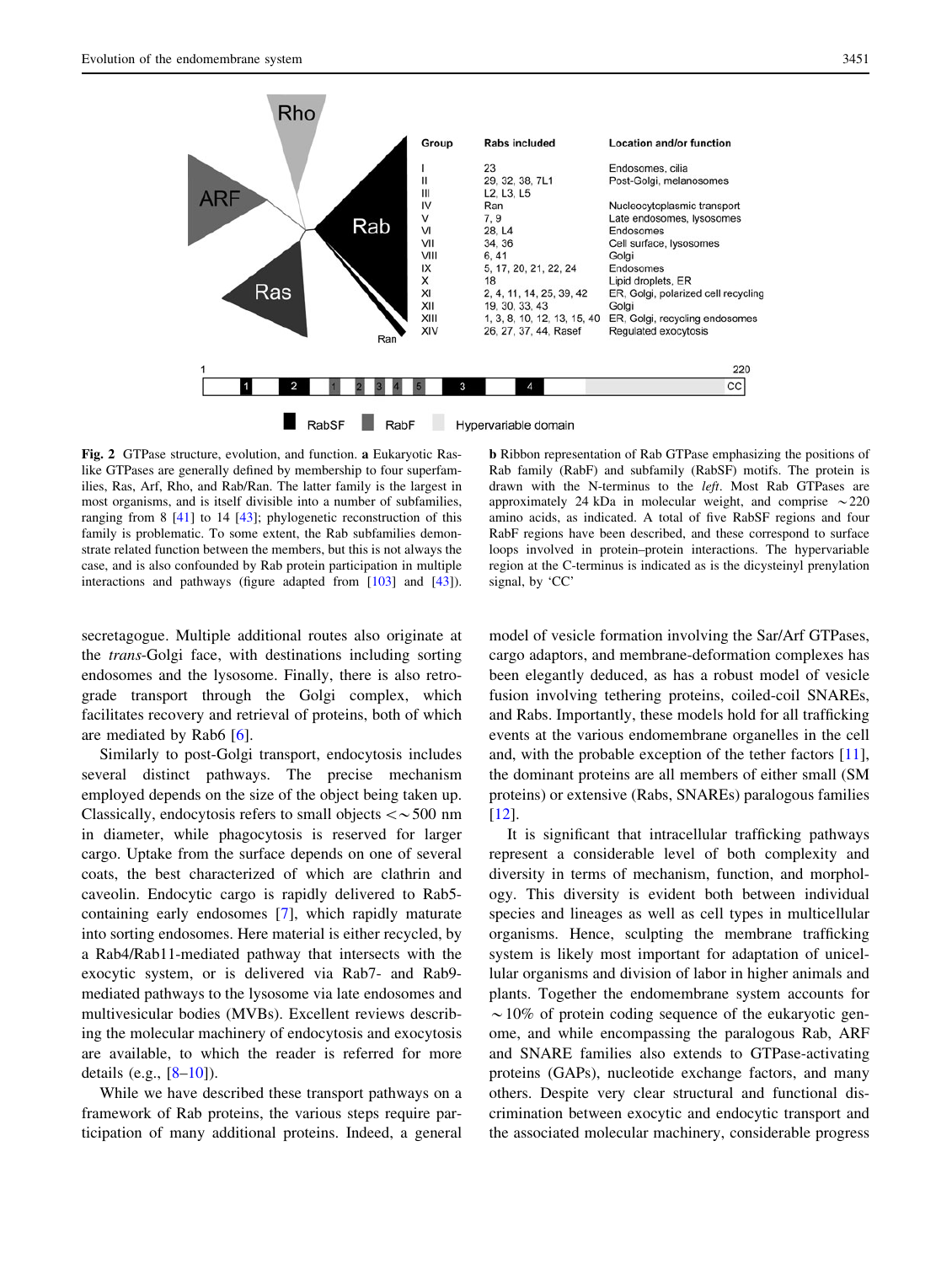<span id="page-3-0"></span>has been made in documenting the origins of these trafficking system components, how they interact to provide specificity, and the deeper origins of trafficking pathways.

#### Overview of evolution of the endomembrane system

It is now generally accepted that the major eukaryotic kingdoms or supergroups originated at least a billion years ago, and that a rapid radiation of lineages occurred at some point following this initial eukaryogenesis event. In the 1980s and 1990s, the prevailing paradigm [\[13](#page-14-0)] was that a small number of lineages (Archezoa) had evolved early and prior to the invention of key cellular attributes (i.e., introns, Golgi bodies, peroxisomes, and mitochondria). Such organisms, like Giardia, Trichomonas, Trypanosoma, or Entamoeba, were thus presumed to be cytologically simple due to retention of this primitive state. However, through a combination of more sophisticated molecular evolutionary models, improved taxonomic sampling and elegant molecular and cellular biology, this paradigm has been overturned [\[14](#page-14-0)]. Hypotheses identifying the earliest eukaryotes have come and gone and there is currently no robustly supported placement of the eukaryotic root [\[15](#page-14-0)], essentially dispending, for the time being, deductions of early/primitive versus advanced/higher/crown group eukaryotes.

What has emerged, directly from the huge increase in genome sequence data, is a robust picture of eukaryotic diversity, now subdivided into five or six supergroups [\[16](#page-14-0), [17](#page-14-0)]. Animals and fungi are sister taxa within a single supergroup, a surprising relationship for many cell biologists. Significantly, the previously ''primitive'' Archezoa are spread throughout at least three supergroups. Despite the lack of a clear eukaryotic root, however, the relationships between the supergroups are increasingly well established [[18,](#page-14-0) [19](#page-14-0)]. The topology makes reconstruction of the last eukaryotic common ancestor (LECA) conceptually clear; analysis of the presence of individual genes across eukaryotic lineages, or of entire paralogous families of genes, should reveal the point in evolution at which such genes arose. For example, if a gene is present in only a single supergroup, then the most likely interpretation is that the gene has arisen after that group diverged from the remaining supergroups. If, on the other hand, the gene is found in all supergroups, then the gene is inferred to have been present in the LECA. The intermediate case, i.e., where the gene of interest is only found in a subset of supergroups, may suggest either very early emergence post-LECA or secondary loss (Fig. 3).

Applying this logic to the extensive genomic data now available, it becomes clear that much of the basic machinery and the overall configuration of the endomembrane system is ancient. This encompasses the ER, Golgi complex, and major exocytic pathways, suggesting that the biosynthesis and exocytosis of secretory and surface molecules in the LECA was of similar, or even greater, complexity than many modern cells [[12](#page-14-0)]. This paradigm is further supported by comparative genomics and biochemical studies, for example of N-glycosylation pathways comparing both the gene complements and enzymatic capacity of a wide range of organisms to build N-glycan precursors. As N-glycosylation plays a central role in protein folding and quality control, the finding that the core of the pathway is highly conserved across supergroups is excellent evidence for sophisticated ER function in LECA [\[20](#page-14-0), [21](#page-14-0)]. Further, comparative genomic and reverse genetic studies of the proteins responsible for assisting in folding of polypeptides translocated into the ER lumen suggests that a complex repertoire of chaperones, protein disulphide



Fig. 3 Evolutionary modes as inferred by comparative genomics and phylogeny. Five hypothetical extant eukaryotic supergroups are shown as arrows emanating from an unresolved node representing the last eukaryotic common ancestor (LECA). Left: universal representation of a gene in modern taxa is most consistent with an ancient origin at or before the LECA. Good examples of these types of genes are the core Rab groups, which are found in the vast majority of modern genomes and populate the basic exocytic and endocytic pathways. Center: when representation in taxa is sparse this may still be consistent with an ancient origin for the gene, but accompanied by

frequent secondary loss from multiple taxa. Rab4 is a good example of this mode of evolution. The pattern may also indicate lineagespecific innovation, depending on the specific supergroups represented. Right: expansion of paralogues, leading to new functions. Importantly, this mode also implicates ancient origin for the primordial paralogue. A good example here is Rab5, which is clearly ancient due to near-universal representation, but is expanded in many lineages to a small paralogous family. This mode appears to be a dominant one in the generation of highly complex systems as seen in metazoa, plants, and several other taxa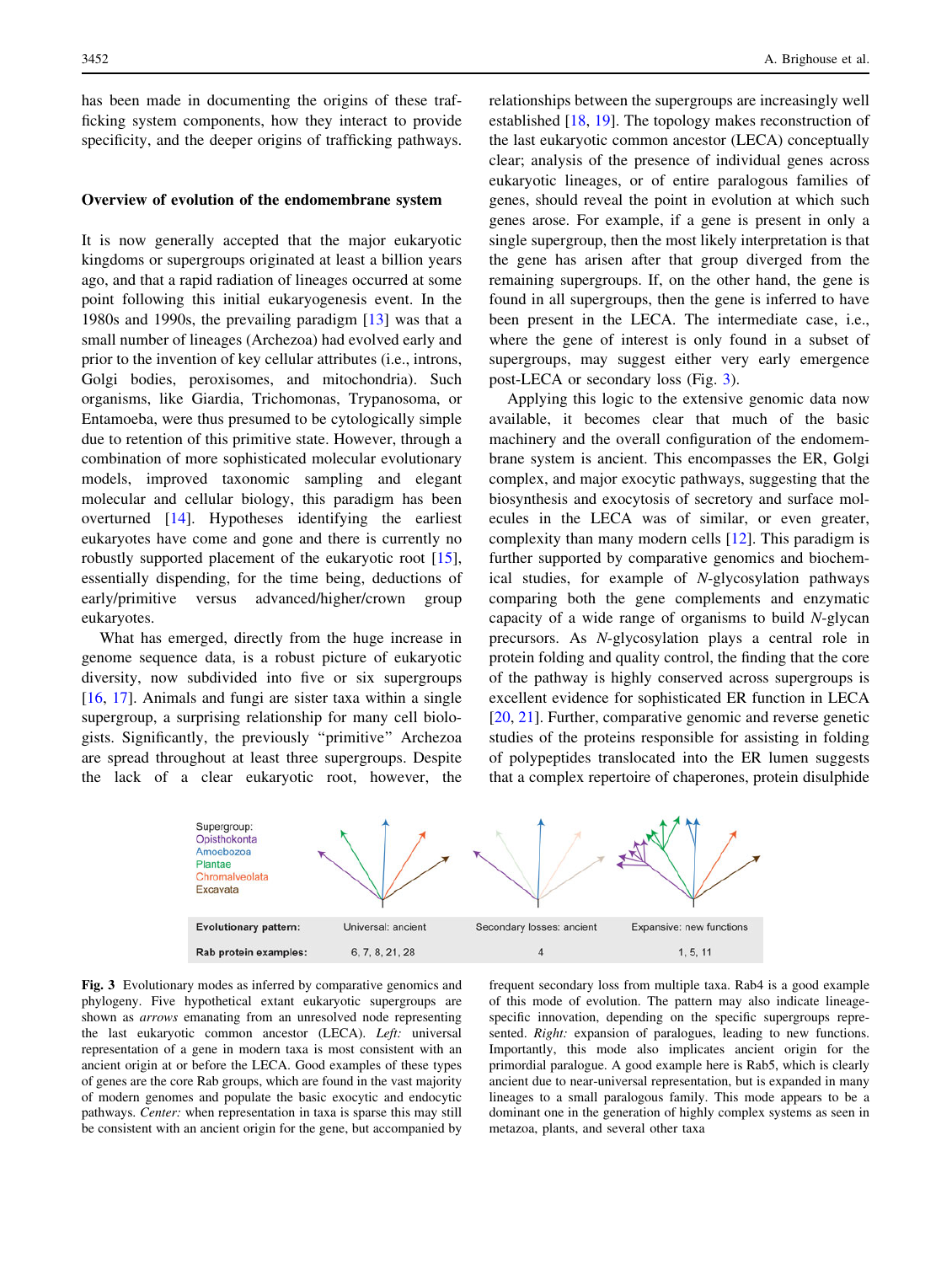isomerases, and quality-control factors are widely retained in modern lineages, once more reflecting a sophisticated system in the LECA [[20,](#page-14-0) [22\]](#page-14-0). Coupling comparative gene representation analysis with phylogenetics has revealed that not only were SNAREs, many vesicle coats, SM proteins, and Rabs present in the LECA, but the major organelle or pathway specific family members were already differentiated  $(12)$  inter alia). This provides further depth in understanding LECA, right down to the level of specific cellular compartments.

Additionally, while most analysis readily confirms evolutionary homology, direct experimental evidence has demonstrated that for most orthologues, similar roles are retained. For example, Rab proteins retain functions in the same intracellular transport steps in essentially all organisms where such definitions have been made; this has been done systematically with trypanosomes, members of the Excavata [\[23](#page-14-0), [24\]](#page-14-0) and extensively for higher plants, specifically Arabidopsis thaliana [\[25](#page-14-0), [26\]](#page-14-0). Similar studies are underway for several other taxa.

## Organellar paralogy; a model for novel compartment evolution

The last eukaryotic common ancestor appears to have possessed a significant diversity of organelles and transport pathways, defined by paralogous assemblies of proteins interacting to encode specificity [[12](#page-14-0)]. Because many of these proteins are similarly ancient and diverse, we proposed that the complexity of endomembrane organelles could have arisen from a single internal membranous compartment by an interative process of gene duplication of specificity-encoding proteins, specialization of these duplicates, and co-evolution with additional members of the specificity module system [\[12](#page-14-0), [27](#page-14-0)]. Significantly, the process of establishing the diverse compartments was likely achieved in two distinct stages. Prior to LECA, all major organelles were established together with the core gene families. Subsequently, many of these pathways became elaborated, specialized, or multiplexed, in a lineage-specific manner. Further, good examples of the evolution of (apparently) completely novel pathways, paralog expansions leading to multiple pathways, secondary losses and protein domain shuffling generating new functionality from pre-existing units are frequent.

For example, differential uptake of *trans*-membrane domain versus glycosylphosphatidylinositol (GPI) anchored proteins by distinct routes may have differential aspects between metazoa and other taxa  $[24]$  $[24]$ , and it is possible that metazoa are part way to evolution of genuinely distinct pathways. Specifically, GPI-anchored proteins associate with glycolipid/cholesterol-rich rafts,

which is an ancient cellular feature  $[28-30]$ . In some cases, GPI-anchored proteins also associate with caveolae, flasklike plasma membrane structures requiring expression of caveolin; these latter are restricted to metazoa and are not essential for GPI-anchored protein endocytosis [\[31–33](#page-14-0)]. GPI-anchored proteins are endocytosed by multiple routes in mammalian cells, including conventional clathrindependant pathways, common with protozoa [\[31](#page-14-0), [34](#page-14-0)], but in metazoa there are several novel endocytic pathways that are absent from most lineages. Therefore the multiple endocytic routes in metazoan cells offer a high level of complexity to GPI-endocytosis, and potential material for evolutionary exploitation.

A distinct example of lineage-specific evolution of new pathways by paralogous expansion is provided by Rab5. LECA probably possessed a single Rab5 gene but multiple Rab5 paralogs have arisen in a lineage-specific manner [\[27](#page-14-0)]. This has potentially dual significance. Firstly, division of labor between differentiated Rab5 pathways is not necessarily equivalent across the eukaryotes and the roles of distinct Rab5 paralogues cannot be predicted with precision. Secondly, the independent expansion of Rab5 on multiple occasions suggests a common response to evolutionary pressure and that, on multiple occasions since LECA, there has been selection for differentiation of early endocytic pathways.

# Evolution of Rab GTPase sequences; loops and framework regions

Rab proteins constitute the largest subfamily of the Rasrelated GTPase superfamily (Fig. [2](#page-2-0)). Members of this supergroup regulate a vast array of processes, including responses to external stimuli, cytoskeletal remodeling, and intracellular transport. In this last aspect, three GTPase subfamilies are essential participants; Arf, Ran, and Rab. Ran has a clearly distinct mechanism and function, lacking a membrane targeting domain and operating in the context of nucleocytoplasmic transport [[35\]](#page-14-0). Both Arfs and Rabs are membrane localized by virtue of post-translational modification, myristoylation, and prenylation, respectively, and function in membrane transport; while there are clear differences in their roles, the biological reasons for this are unclear.

Generating a clear view of Rab sequence diversity and evolutionary history has been far from trivial. An early attempt to characterize Rab sequence diversity, predating the availability of complete genome data, exploited sequence heterogeneity within two surface loops, and were labeled as ''specificity domains'' [\[36](#page-14-0)]. Chimeric proteins incorporating sequence derived from Saccharomyces cerevisiae Ypt1, a Rab involved in ER to Golgi trafficking,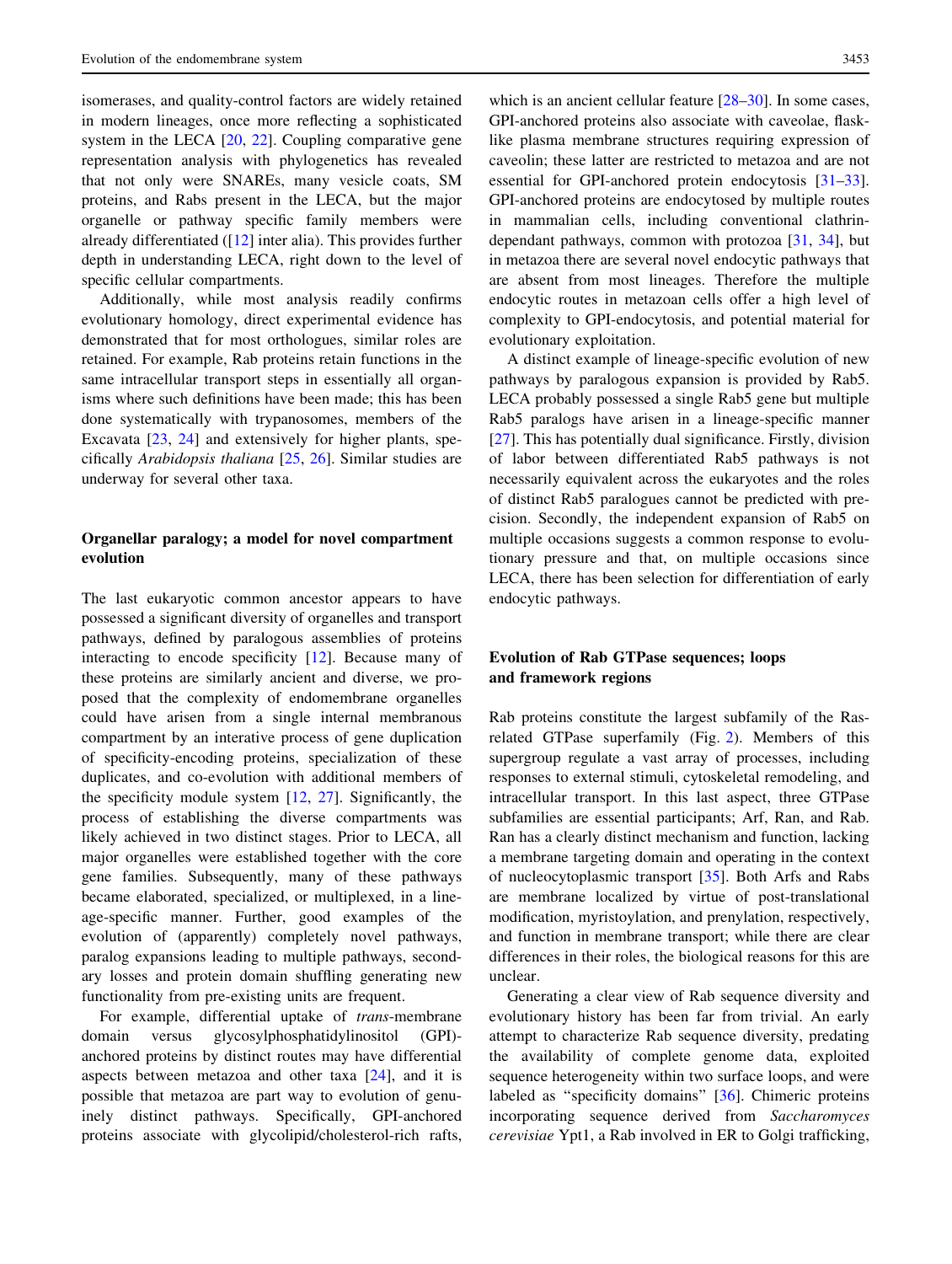and Sec4, which functions in exocytosis at the plasma membrane, were used to map sequences responsible for targeting and function. A hybrid with both specificity domains of Ypt1 in a Sec4 framework produced a protein that complements Ypt1, confirming that these regions contain information sufficient to specify function. Similar experiments assessed targeting of various Rab5-Rab6 hybrids to function as Rab5 [[37\]](#page-14-0). Substitution of the Rab5 C-terminus into Rab6, which normally localizes to the Golgi apparatus, targeted the hybrid to early endosomes and the plasma membrane, but did not stimulate endocytosis. However, the addition of further Rab5 sequence corresponding to RabSF1, RabF4, and RabSF2, respectively, ([[38\]](#page-14-0) see below), produced a chimera that apparently had Rab5 function. This clearly implicated these new regions in interactions between Rabs and their effectors. Further, Rabenosyn-5, a Rab5 effector protein, contains two distinct sites that interact with a variety of Rabs, offering an opportunity to map sequences required for interaction. The binding affinities of these two regions, RbsnA and RbsnB, for over 30 Rabs was assessed [\[39](#page-14-0)], demonstrating differentiation in recognition between distinct Rab-Rabenosyn5 complexes as RbsnA selectively bound Rab4 and Rab14 but RbsnB bound Rab5, Rab22 and Rab24. Significantly, RbsnA and RbsnB share very similar helical hairpin structures that bind equivalent sites on their respective Rab proteins, explaining the dual interaction sites. Finally, three residues are key to the discrimination between Rab subsets and alteration of these residues in RbsnA to the equivalent in RbsnB could reverse specificity.

By definition, those regions that change conformation between the GDP- and GTP-bound states, the ''switch regions'', are key to mediating effector-binding and function. Since Rabs all have a similar protein fold, with a sixstranded beta-sheet and five alpha-helices making up the core structure, the effector specificity would be expected to be largely restricted to surface loops [[40\]](#page-14-0). However, some residues significant in binding Rab3A and an effector, Rabphilin, are conserved throughout the Rab family, making an understanding of specificity rather difficult. Interestingly, orientation of these residues is incompatible with involvement in binding in some Rab proteins, e.g., Rab5C and hence variability in orientation likely contributes to effector interaction specificity. These primarily empirical approaches highlight some of the complexity with assigning sequence to function within the Rab family, a prerequisite to understanding the evolutionary history.

Pereira-Leal and Seabra [[38\]](#page-14-0) analyzed the primary structures of a collection of mammalian Rab proteins in order to formulate a comprehensive definition of the Rab family within the broader superfamily of Ras GTPases. Motifs involved in nucleotide and  $Mg^{2+}$  binding, labeled G1-3 and PM1-3, respectively, were conserved on a superfamily level. Following alignment of known Rabs, five short regions (five or six residues) of consensus sequence unique to the Rab family were identified. These regions, labeled RabF1-5, map to the switch regions, with the implication that these sequences contribute to interaction with regulators/effectors distinguishing between GDPand GTP-bound conformations.

The same approach was taken to defining subfamilies of Rab proteins. Following phylogenetic analysis of known mammalian Rabs, the aim was to make a useful distinction between isoforms (proteins with unusually high sequence homology and probably similar functions) and proteins that are simply closely related. Four regions, RabSF1-4, were identified to have significantly higher conservation within, rather than between, subfamilies. When mapped onto the 3D structure of the Rab3A-Rabphilin3A complex RabSF1, 3 and 4 corresponded to complementary-determining regions that form a binding pocket for the Rab3A effector, while RabSF2 mapped to the opposite surface of the Rab3A within the putative "switch I" region. The presence of two separate subfamily specific surfaces suggests that effector-Rab interactions are highly variable and employ multiple binding faces. This feature underscores both the flexibility and complexity of Rab interaction pathways.

#### Rab family evolution at the whole-genome level

With the availability of increased sequence data, the possibility of more insightful analysis of Rab evolution arose. Revisiting this question, Pereira-Leal and Seabra expanded analysis to include new data from Caenorhabditis elegans, Drosophila melanogaster, Homo sapiens and Arabidopsis thaliana [\[41\]](#page-14-0). Phylogenetic analysis resulted in co-segregation of known orthologues, and specific conservation within RabSF regions was suggested as a mechanism for assigning putative orthologues and hence classification. However, assignment of orthologues in A. thaliana, essentially the only nonopisthokont included, was problematic due to extensive expansion and divergence within subclasses, which resulted in an alternate nomenclature [[26\]](#page-14-0). More significantly, comparisons between different species demonstrated a non-linear relationship between cell number and the number of Rabs encoded in the genome, suggesting that expansion of the Rab repertoire correlates with multicellularity and/or tissue differentiation. Significantly, as the multicellular state has arisen on multiple occasions, it has been suggested that plasticity within the Rab family may be a facilitator, or is at least permissive, for multicellularity [\[41](#page-14-0)]. Further, higher-order grouping within the Rab subfamily was detected, predicting eight clades.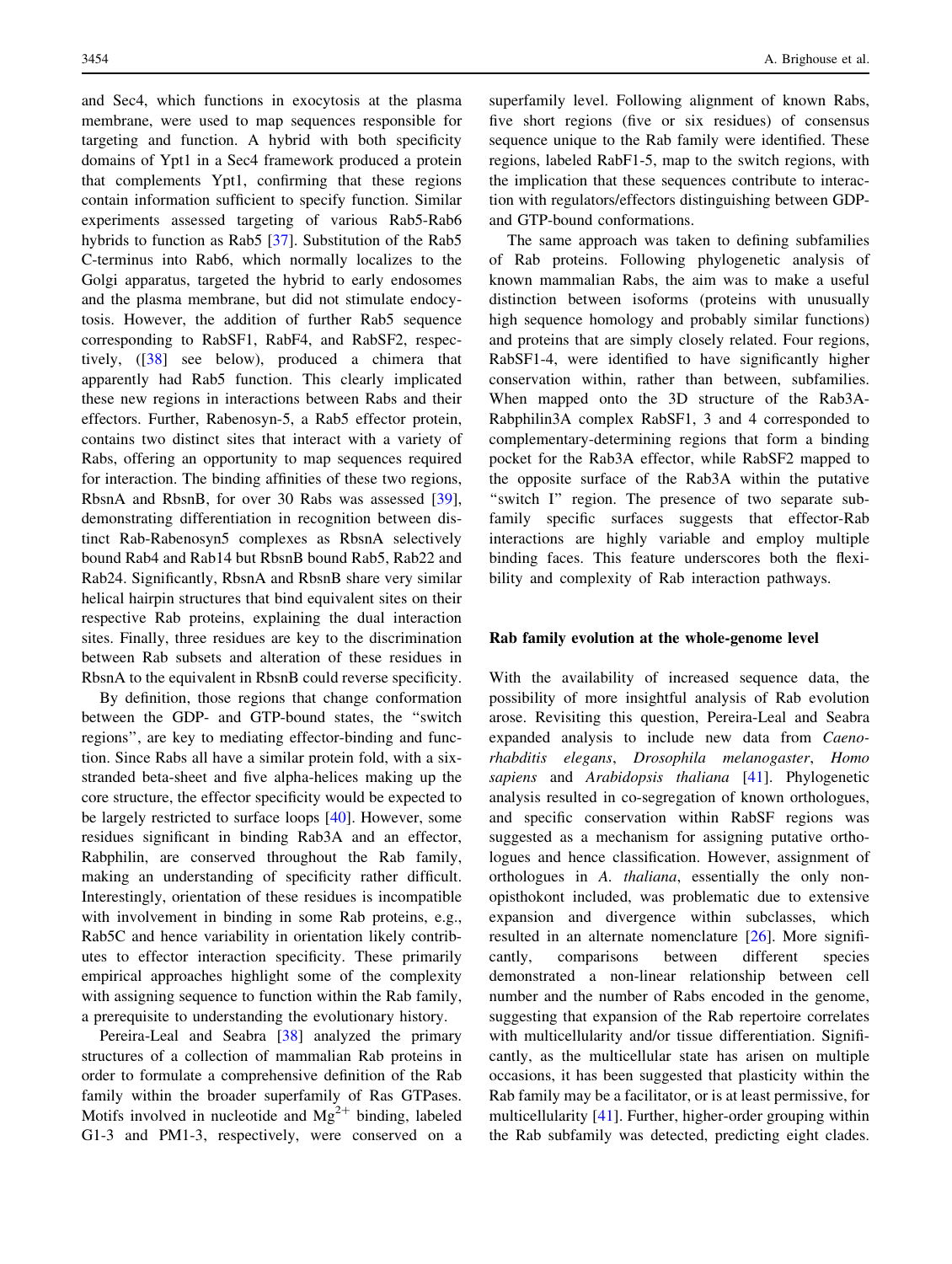Most importantly, a degree of functional relatedness was apparent for members of the same clade. For example, clade V contains Rab5 and Rab22, both of which are involved in endosome transport, while members of clade II, Rab2, 4, 14, 11, and 25, tend to be associated with endosomal recycling. Using principle component analysis, an additional two clades were identified, which again confirmed the concept that Rabs sharing similar functions and/ or locations are more closely related than Rab proteins with distinct functions [[42\]](#page-14-0). A subsequent analysis, using dendrogram sequence clustering has suggested a total of 14 Rab clades [\[43](#page-14-0)].

Detailed investigations of Rab clade I, as defined by Periera-Leal and Seabra [\[38](#page-14-0)], also suggest functional flexibility, even within restricted subfamilies [\[44](#page-14-0)]. Rabs within this group function to regulate ER to Golgi transport, and include metazoan Rab1 and Rab35, Ypt1 in S. cerevisiae and the RabD subgroup in A. thaliana. Additional paralogues arise through duplication and divergence, for example Rab35 in metazoa appears to have acquired a new function in endosomal recycling. Large expansions of Rab1 are present in Excavata and Amoebozoa, but better sampling is required to determine the points of duplication within recent evolutionary history. Rab1A in Plasmodium falciparum represents a unique paralogue; the location is consistent with a role early in the secretory pathway but several novel, specific substitutions have been identified that map to effector-binding sites, and thus may confer additional function [[45\]](#page-14-0).

Analysis of Rab clade VII, characterized by Rab7 and Rab9, demonstrated that Rab9 branched within the choanoflagellate/metazoan clade of Rab7A proteins and is restricted to Metazoa and Monosiga brevicollis [[44\]](#page-14-0). Significantly, there is also evidence for multiple expansions and then subsequent loss for Rab7 and Rab9 genes, essentially retaining a small gene copy number. Evolution in both Clade I and VII demonstrates that frequent expansions occur and that these are often rapidly eliminated. However, frequent expansion clearly can provide regular opportunities for the evolution of novel paralogues and hence pathways, selecting for roles specific to tissue type, environmental conditions or life-cycle stage.

Significantly, a full analysis of Rab evolution, encompassing the complete diversity of the Eukaryota, remains to be achieved as the studies above have focused rather heavily on Opisthokonta and plants, neglecting the majority of taxa. Our own analysis in progress suggests that the phylogenetic history of Rab proteins is in fact rather more complex than previously suspected, with LECA possessing an elaborate repertoire of Rab proteins (M. Elias, M.C. Field, and J.B. Dacks, unpublished data). This implicates secondary loss as a major mechanism for sculpting of the endomembrane system.

#### Rab evolution across the supergroups

Focusing on a limited range of taxa, and specifically the fungi, an indication of how whole-genome complements of Rabs evolve has been deduced. Generally, the number of Rabs is very low in fungi, with little variation in the total family size between species [\[46](#page-14-0)]. Indeed 24 of 26 species analyzed encode between eight and 12 Rabs, with no apparent correlation between lifestyle/lineage and the number of Rabs present. There are six subfamilies present in all free-living fungi: Ypt1, Sec4, Ypt3, Ypt5, Ypt6, and Ypt7, and indeed C. albicans has no additional Rabs, but is still able to exist in yeast and hyphal forms. This minimal set represents massive loss from LECA ([\[46](#page-14-0)], M. Elias, M.C. Field, and J.B. Dacks, unpublished data). In addition, there are expansions of Ypt5 and Ypt3 within the fungal kingdom that are independent from the mammalian expansions. Despite relatively common duplications, secondary loss leads to maintenance of this relatively small set of Rabs. While the driving force for expansion of Rabs is usually assumed to be to increased functionality or flexibility, this is not apparent; for example Ypt31 and Ypt32 appear to be functional redundant. In summary, fungi appear able to support multicellularity and a saprophytic lifestyle with a surprisingly small number of Rabs.

In higher plants, and specifically the angiosperm A. thaliana, 57 Rabs forming eight clades have been identified [\[26](#page-14-0)]. The degree of divergence within these clades prevented putative orthologues being ascribed, suggesting considerable selective pressures propelling novel Rab evolution. Analysis of the RabSF regions allowed these eight groups to be further divided into 18 subclasses, many of which contain multiple isoforms, suggesting significant expansion of specific Rab subsets. For example A. thaliana RabA, corresponding to mammalian Rab11, contains six members, suggesting the evolution of multiple and distinct recycling pathways.

Entamoeba histolytica is an enteric protozoan parasite within the Amoebozoa and has over 90 Rab genes [\[47](#page-14-0)]. This extremely large Rab family within a unicellular organism runs counter to the paradigm that major increases in Rab number accompany multicellularity, and is nearly an order of magnitude greater than S. cerevisiae, despite the genome being only 1.6 times larger. Over 20 Rabs showed  $>40\%$  sequence similarity with opisthokont Rabs, but with an unusually large number of isoforms, e.g., nine Rab7 paralogues. A further 30 Rabs showed  $>40\%$ sequence similarity to other Rabs within the same genome, clustering into nine subgroups, while 39 showed  $\langle 40\%$ sequence similarity to human/yeast Rabs or other amoebic Rabs; this suggests a large degree of unique or lineagespecific Rab evolution in E. histolytica. Interestingly,  $\sim$  20% of the predicted Rabs had significant regions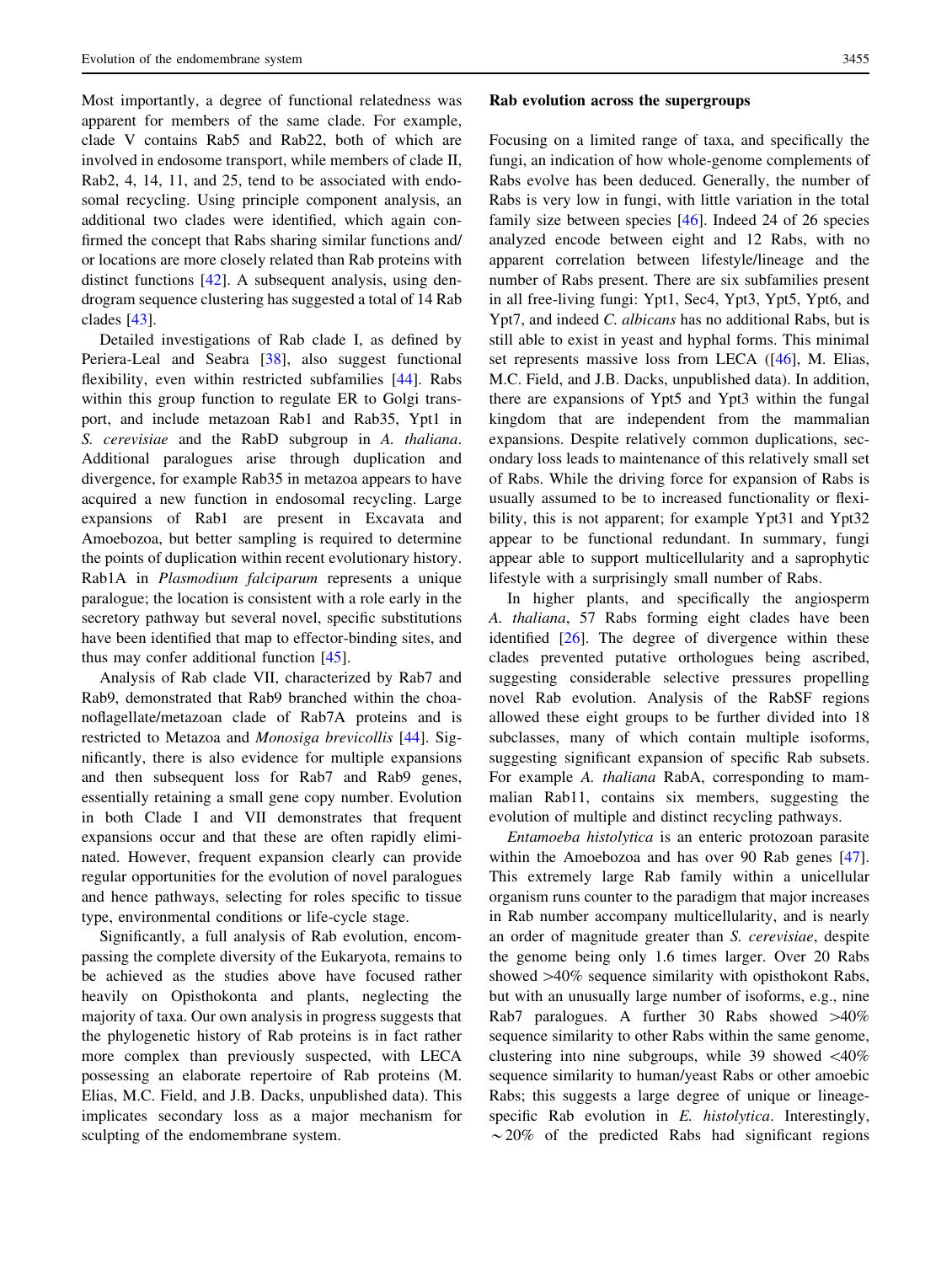deleted, yet still appear to be transcribed, while several have either novel or no prenylation signal, suggesting novel functions or mechanisms. Two of the Rab7 paralogues, EhRab7A and EhRab7B, have been investigated experimentally and EhRab7A functions at an earlier stage in lysosomal delivery than EhRab7B [[47\]](#page-14-0). As most organisms, including multicellular taxa, possess only one or two Rab7 paralogues, this suggests an unprecedented level of sophistication in late endosomal trafficking for E. histolytica.

On account of their importance as disease agents, considerable attention has been devoted to the Chromalveolata, and the Apicomplexa in particular. The malaria parasite, Plasmodium falciparum, has 11 Rabs, a remarkably compact family for an organism with two hosts and multiple life-cycle stages with radically differing morphologies [\[48](#page-14-0)]. Ten are expressed in the erythrocytic stage, and PfRab11B, the sole exception may represent a stage-specific Rab. Comparisons between P. falciparum and additional apicomplexan taxa indicate that, as a group, these organisms have small numbers of Rab genes, with Cryptosporidium parvum at eight and Toxoplasma gondii with 15 [[49\]](#page-14-0). The difference in repertoire size between T. gondii and C. parvum may relate to the presence of the parasitophorous vacuole membrane for T. gondii. Interestingly, PfRab5B is unusual, lacking a C-terminal prenylation motif, and is coordinately transcribed with PfRab2, PfRab6 and PfRab11B rather than with the other PfRab5 isoforms, suggesting possible functional coupling [\[48](#page-14-0)]. Additional studies demonstrate minimization of other components of the trafficking machinery in apicomplexan parasites [[11,](#page-14-0) [50,](#page-15-0) [51\]](#page-15-0), almost certainly due to specific secondary loss and hence sculpting, as other chromalveolates do not share this feature. For example Tetrahymena thermophila, also an alveolate, encodes  $\sim$  70 Rab proteins, with clear patterns of both lineage-specific expansions and innovation [[52](#page-15-0)].

The possibility that small Rab gene families are associated with parasitism is contradicted by E. histolytica and, spectacularly by Trichomonas vaginalis [\[53](#page-15-0), [54](#page-15-0)]. T. vaginalis is an excavate protozoal parasite transmitted by sexual contact. It exists in both free-swimming trophozoite and amoebic forms, and possesses a massive Rab complement approaching 300 members. Many of these are transcribed, but only 14 formed clades with previously characterized sequences from opisthokonts or plants, the remaining forming unique clades. The unexpectedly large number of Rabs in T. *vaginalis* begs the question of what is driving Rab expansion in T. vaginalis and E. histolytica; neither the number of life-cycle stages, complexity of the endomembrane system, nor multicellularity provide a satisfactory explanation. Common features of T. vaginalis and E. histolytica include parasitism and amoebic life-cycle stages. However, the latter can also be discounted as Naegleria gruberi, another amoebic member of the Excavata comparatively closely related to T. vaginalis, possesses around 30 Rab genes [[55\]](#page-15-0), while Nagleria's even closer relatives, T. brucei, T. cruzi, and Leishmania major, all parasitic excavates, possess  $\sim$  20 Rab genes, most of which are clearly orthologous with metazoan Rabs [\[23](#page-14-0), [56](#page-15-0)].

Interestingly, if the Rab proteins have evolved by a combination of a large LECA repertoire and lineage-specific scultping, the paralogous GTPase family involved in trafficking, the Arfs, arose almost exclusively by paralogous expansion following the LECA [[56,](#page-15-0) [57](#page-15-0)]. This latter observation has at least two implications. Firstly, the precise functions of Arf proteins are likely unique in the different supergroups, exemplified by the rather distinct phenotypes obtained with genetic analysis of Arf function in, for example, S. cerevisiae, plants and trypanosomes [\[58–61](#page-15-0)]. Secondly, it is unlikely that Arf proteins per se played a significant role in the initial laying out of the endomembrane system [\[58–61](#page-15-0)], potentially implying that this role was taken on by the Rab proteins.

#### Evolution of Rab membrane targeting specificity

The initial delivery of Rabs to membrane is accompanied by post-translational modifications, specifically the addition of a prenyl group or groups to the C-terminus, proteolytic processing, and carboxymethylation [[62\]](#page-15-0). Prenylation takes place on the SH groups of cysteine residues in the carboxy-terminal prenylation signal, and is essential for membrane targeting [[41,](#page-14-0) [63\]](#page-15-0). The prenylation signal (trivially CAAX box) for Rabs tends to include two cysteine residues, for example XXCC or XCXC, resulting in double prenylation, and given the hydrophobicity of prenyl-moieties, this results in rather stable association with lipid bilayers. Not all Rabs, however, are dually prenylated, and the functional basis behind these differential modifications is unclear. Rabs are modified by a specific Rab-type geranylgeranyltransferase (RGGTase) that catalyses addition of geranylgeranitol  $(C_{20})$ , and which differs from the other prenyltransferases (farnesyltransferase (FTase) and geranylgeranyltransferase I (GGTase I)) by a requirement for Rab escort protein (REP) [[41\]](#page-14-0). All prenyltransferases share structurally related  $\alpha$ - and  $\beta$ -subunits, and the common origin is exemplified by the  $\alpha$ -subunit of FTase and GGTase I, which is the same gene product. For modification to occur, a complex of Rab, REP and RabGGTase must form (Fig. [4](#page-8-0)). REP also acts as a chaperone for the prenylated Rab protein prior to membrane delivery, preventing it from aggregating in solution. It has proved difficult to determine the crystal structure of this complex,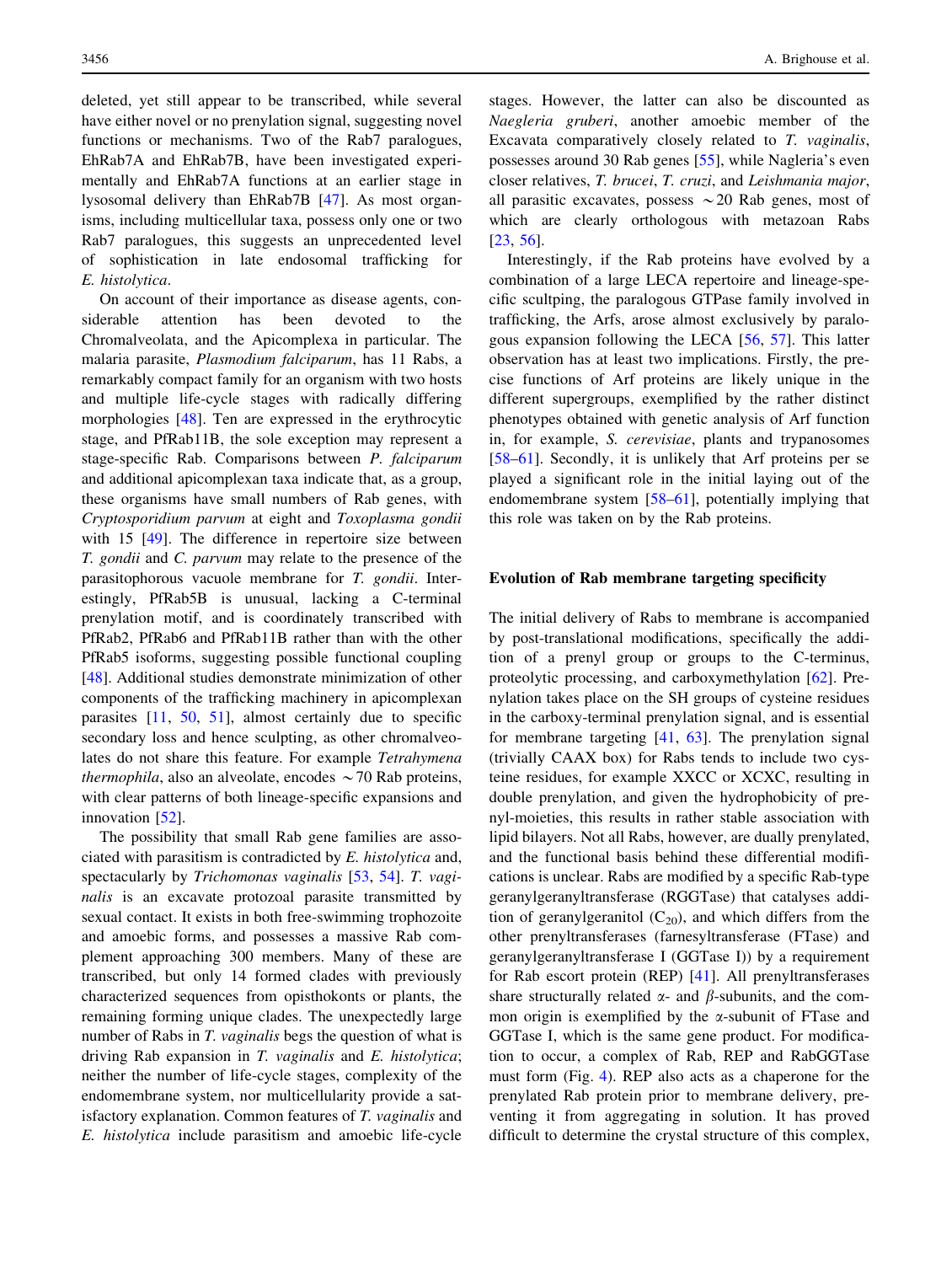<span id="page-8-0"></span>

Fig. 4 Basic functional cycles of Rab proteins. The core Rab function is the GTPase cycle; this process serves to elicit a conformational switch, which importantly regulates interaction with effector molecules (blue lozenges), principally in the GTP-bound (or active 'on' state). Switching between these states involves the action of GTPase-activating proteins (GAPs) or guanine nucleotide exchange factors (GEFs), which accelerate the intrinsic hydrolytic activity and nucleotide exchange reactions by several orders of magnitude. A second important cycle is the relocation of the Rab protein following vesicle fusion at the target membrane; usually the Rab is in the GDP, or 'off' conformation, which allows specific interactions with a soluble guanine-dissociation inhibitor (GDI) that is

but it was possible to analyze independently the binary complexes of REP1-RabGGTase and Rab7-REP1 [\[64](#page-15-0)]. A second cycle concerns extraction of Rab proteins from the target membrane and their recycling; again this is made more complex due to the presence of the highly hydrophobic prenyl groups, but is facilitated by guanine dissociation inhibitor (GDI), which preferentially binds GDP-Rab, secludes the prenyl groups away from the aqueous environment, rendering the Rab soluble, and also inhibits GDP to GTP exchange.

The RabGGTase  $\alpha$ -subunit interacts with domain II of REP1 to form the complex. Since the LRR and Ig-like domains of the  $\alpha$ -subunit are not present in the structurally similar GGTaseI and FT, it was predicted that they would be significant in the interaction between RabGGTase and REP1—this, however, turned out not to be the case. Likewise, since GDI (similar in structure to REP1) has low affinity for RabGGTase, it was thought that structures which are absent from GDI but present in REP would be involved in the interaction—again, this was not seen. Rather it is the presence of key residues (F279 and R290) specific to REP that are responsible for the differing affinities [\[64–66](#page-15-0)].

The interface between Rab7 and REP1 has also been analyzed with reference to the structurally similar Ypt1-GDI complex [\[67](#page-15-0)]. REP and GDI perform similar

able to both sequester the C-terminal prenyl moiety and solubilize the Rab protein. Reintegration into the donor membrane compartment requires connection with a GDI-displacement factor (GDF) and also a GEF, to restore the molecule to the GTP-bound state. Finally, initial targeting following biosynthesis requires insertion utilizing Rab escort protein (REP). Significantly, there are a great number of effector molecules, facilitating a disseminative mode of action for Rab proteins. In most organisms, a similar number of GAPs, GEFs, and Rabs are found in the genome, suggesting an intimate relationship between the GTPase and the factors facilitating the GTPase cycle, while there are usually few GDIs and a single REP

roles in the broadest sense that both proteins deliver Rab to a target membrane. The crystal structure of the Ypt1-GDI complex reveals that the Rab switch regions are involved in interaction. Further, a lipid-binding pocket is present within domain II, composed of helices D, E, F, and H, and occupied by the geranylgeranyl group of Ypt1. A site in domain I had previously been identified as a putative lipidbinding site, but is now hypothesized to interact transiently during Rab retrieval. Structural analysis of the Rab7-REP1 complex revealed a strikingly similar interaction with a hydrophobic tunnel formed by a-helices structurally homologous to D, E, F, and H helices of GDI and occupied by the geranylgeranyl group. Further, this hydrophobic tunnel was only partially open when the structure of unprenylated-Rab7-REP was analyzed; the change in conformation to open the hydrophobic tunnel results in the displacement of the key residue F279, thus weakening the interaction with RabGGTase. Clearly, the similarity of the REP and GDP-binding interface suggests retention of an ancestral-binding mode.

Evolution of Rab prenylation has been investigated in some detail, and appears to be comparatively simple. The system is ancient, and RGGTase, FTase, and GGTase I, were probably present in LECA [[68](#page-15-0)]. The potential for some flexibility within the prenyltransferase family has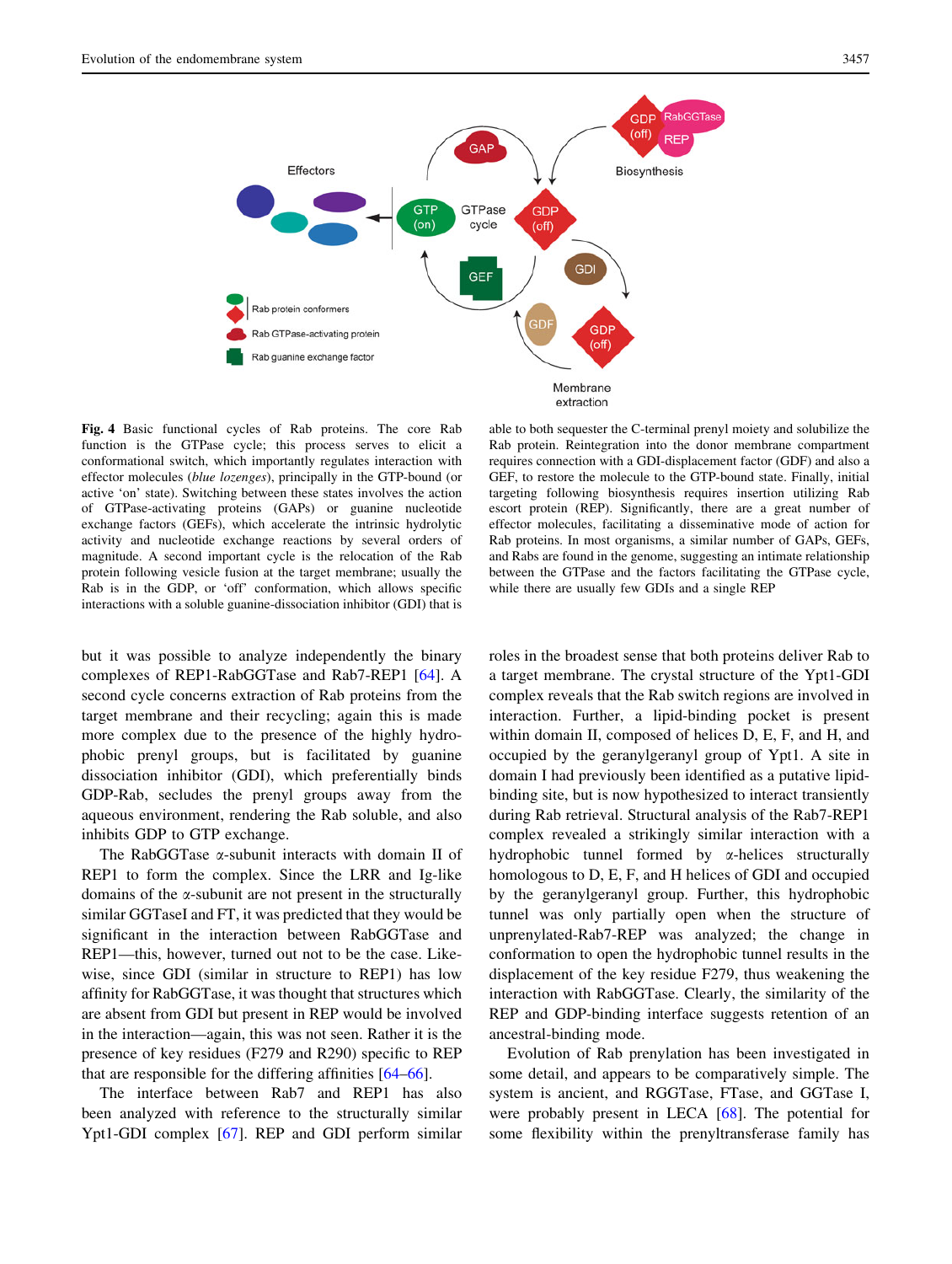been noted as the  $\alpha$ -subunits contain a crescent-shaped, double-layered, right-hand superhelix topology, which wraps around the  $\beta$ -subunit. Indels are present in some of the linkers between each helix, but there is some constraint. The similarity of this structure to the karyopherins, which also bind to small GTPases, may be more than coincidence [\[69](#page-15-0)]. The RGGTase of some lineages possesses an additional leucine-rich repeat (LRR) domain, which was probably present in LECA but has been lost on multiple occasions; neither the function nor the reason for this are known [\[68](#page-15-0)]. Only rarely are paralogous expansions of RGGTase subunits observed, suggesting that one prenyltransferase is sufficient for recognition of the entire repertoire of Rab proteins in most organisms.

Rab escort protein belongs to the same protein family as GDI, and therefore shares a common, possibly bi-functional, ancestor [\[70](#page-15-0)]. The conserved architecture is present as two domains, with the N-terminal domain containing the Rab-binding site. The REP C-terminal domain mediates binding to the  $\alpha$ -subunit of RGGTase. Importantly, the mode of recognition of Rabs is common between REP and GDI and both retain sequence-conserved regions that mediate this interaction. Again, REP appears able to accommodate insertions in selected sites in different lineages, but the functional consequences are somewhat unclear. Interestingly, metazoa have two REP genes [\[68](#page-15-0)], and there appears to be some substrate specificity [\[71](#page-15-0)]. If this is simply to accommodate an expanded metazoan Rab repertoire, or has some more specific consequence, is still unclear. Overall, it is clear that the system for prenylation, delivery, and extraction of Rab proteins from membranes has both an ancient basis and is rather non-specific in terms of precise sequence recognition.

The mechanisms by which Rab proteins achieve their characteristic subcellular distributions are complex and incompletely understood. Clearly, this represents an important and exciting challenge to address for increasing understanding of both the function and evolution of membrane-trafficking specificity. Various studies highlighted the hypervariable C-terminal domain in targeting. For example, Rab5 is targeted to early endosomes and Rab7 to late endosomes, and these proteins contain CCSN and CSC prenylation motifs, respectively. Although prenylation is required for membrane association, the motif alone carries no targeting information as Rab5 containing a CSC Rab7 prenylation motif localized to its original site. However, a chimera where the 34 C-terminal residues of Rab7 replace the Rab5 C-terminus targets the chimera to late endosomes [\[72](#page-15-0)]. However, subsequent studies suggest that the targeting mechanism is more complex [[73\]](#page-15-0) and a panel of chimeras produced through reciprocal sequence exchange between Rabs from different parts of the endomembrane system indicate that the hypervariable regions is not always sufficient. For example, Rab27A with the Rab5A C-terminus retains the original Rab27A localization and function. Rab5 orthologues from divergent organisms (trypanosomes) with little C-terminus sequence conservation were directed to the correct endosomal location. Further, RabSF4 and RabSF3 contribute to Rab5A targeting and RabSF2 and RabSF3 to Rab27A targeting. As these regions are involved in effector binding, this implicates effector association as a targeting mechanism, and the possibility that localization depends on cooperative interaction with multiple partners. For example, there is evidence that TIP47, a Rab9 effector, is important in the localization of Rab9 [[74\]](#page-15-0). The dominant sites may not be the same for all Rab subfamilies, such that simple analysis of sequence alone is, in some cases, insufficient for prediction of location or function. The Rab hypervariable C-terminus also contains a hydrophobic motif that varies in both position and composition. This region interacts with a hydrophobic region called the C-terminal binding region (GDI/REP domain I) while the "mobile effector loop" (domain II), which is required for generic targeting function, is also closely associated and may contribute to the specific interaction with receptor proteins (GDFs) at target membranes.

The task of unpicking the details of Rab targeting remains. Receptor molecules are thought to be involved and indeed certain membrane-bound factors have been identified. These are referred to as GDI-displacement factors (GDFs) and show distinct subcellular localization. However, there are currently no data regarding the mechanism of recognition or lipid transfer. Targeting is likely to involve such receptors but there may also be a role for GEFs, cascade-like mechanisms, luminal content, and a plethora of Rab-effector interactions. That specificity is likely not simply encoded in primary sequence, but is instead based on dynamic interactions with co-expressed binding partners, and has several implications for understanding the evolution of membrane-trafficking. Most simply, it means that we must integrate multiple proteins into evolutionary schemas [\[27](#page-14-0)]. It means that we need to start looking at transcriptomic and interaction data for trends of conservation, not merely comparative lists of components. These are challenges, but exciting ones to take on as we move forward. It also means that we can begin developing and incorporating ideas about how these interaction networks would have evolved and shaped the regulation and function of the membranetrafficking system.

# Evolution of pathways and connectivity; making connections

Very few proteins function in isolation, and most operate in the context of complexes. Such complexes may be stable,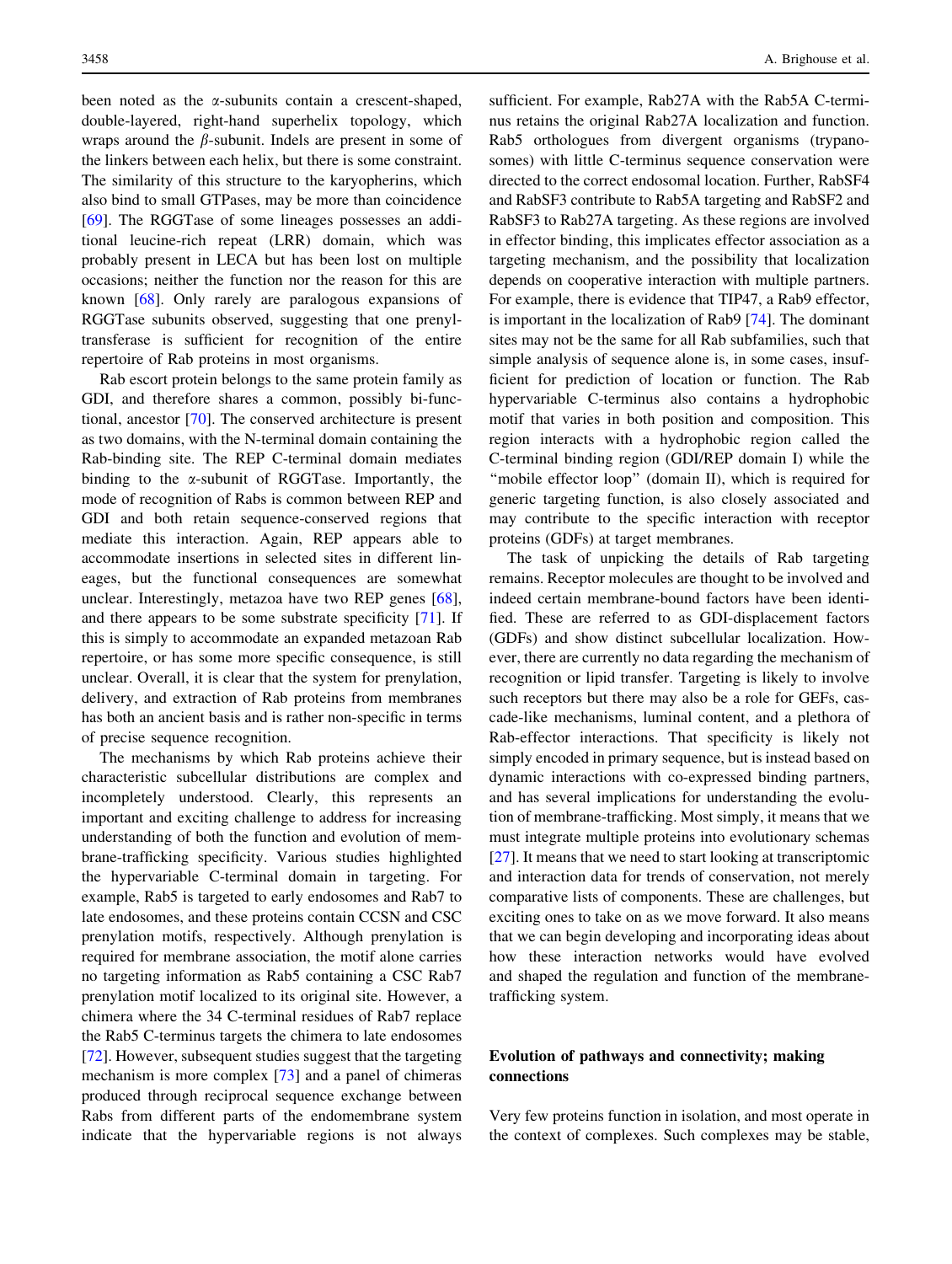<span id="page-10-0"></span>

Fig. 5 Functional changes by alterations to GTPase pathway topology. a Three hypothetical network topologies are presented, focusing on a central processor node (black), with input and output layers shown as open circles above and below the processor layer, respectively. Active interactions between factors are shown by arrows, inactive nodes and interactions are shown shaded. Top: an integrative network, where the central processor receives input from multiple nodes, but is tightly coupled to a single output node. Center: a disseminative network, where a single input interaction facilitates the processor interacting with multiple output nodes. Lower: a simple linear network where the processor is restricted to interactions with a single input and output node. b Examples of networks that involve Rab proteins. Top: integrative and disseminative networks. Uppermost scheme shows an amplification circuit where the Rab (green

essentially representing the entire population of a given protein, or highly transient, so that a protein spends little of its time in such association. The interactions between proteins serve to control activity, location, stability, and specificity, and all represent points at which evolutionary selective pressure can operate. Depending on the topology of a pathway, i.e., the interaction network, information may be aggregated or disseminated (Fig. 5). For example, a protein that interacts with a large number of upstream factors, but a smaller population of downstream ones serves to aggregate biological information, but a protein where the opposite is the case disseminates. Changes in either the topology or the identity of interaction partners can greatly influence cellular behavior, and the remarkable flexibility of small GTPase pathways probably represents an evolutionary advance facilitating the emergence of

lozenge) interacts via an effector (blue lozenge) with a protein that has GEF activity, maintaining the Rab in the GTP-bound, or on, state. Middle scheme shows a transduction circuit, whereby the Rab effector interacts with a different G protein (light green lozenge) transferring information along a chain. Lower scheme shows a negative feedback loop or oscillator, whereby a second Rab protein recruits, via an effector, a GAP protein for the first Rab, thereby shutting off the pathway. Critically, the addition of further components facilitates increased complexity within the signaling pathway, and the circuits have been drawn to emphasize that additional complexity may be added incrementally. At the bottom, a linear pathway is created when two Rab proteins bind to the same effector. Depending on other criteria, this pathway topology may also function to integrate distinct Rab functions in a co-ordinate manner

multiple new functions (Fig. 5). All GTPases participate in a GTP cycle, and which, due to very slow intrinsic hydrolytic and GDP/GTP exchange rates, is normally assisted by several cofactors (Fig. [4\)](#page-8-0). Principally, a GTPase can be considered in an active state in the GTP form (green oval in Fig. [4](#page-8-0)), and can interact specifically with effector proteins (blue ovals); for Rabs these include SNARE complexes, SM proteins and many others [\[37](#page-14-0), [75,](#page-15-0) [76](#page-15-0)]. Indeed, Rab5 in mammals possesses up to 50 effectors, a bewildering array of potential downstream targets [\[77](#page-15-0)– [81](#page-16-0)]. The GTPase is inactivated by a GTPase-activating protein, or GAP (dull red blob in Fig. [4](#page-8-0)), converting the protein to the GDP form. GAPs accelerate the rate of GTP hydrolysis by two or more orders of magnitude. Reactivation is achieved by nucleotide exchange, and again the rate here is vastly accelerated by guanine nucleotide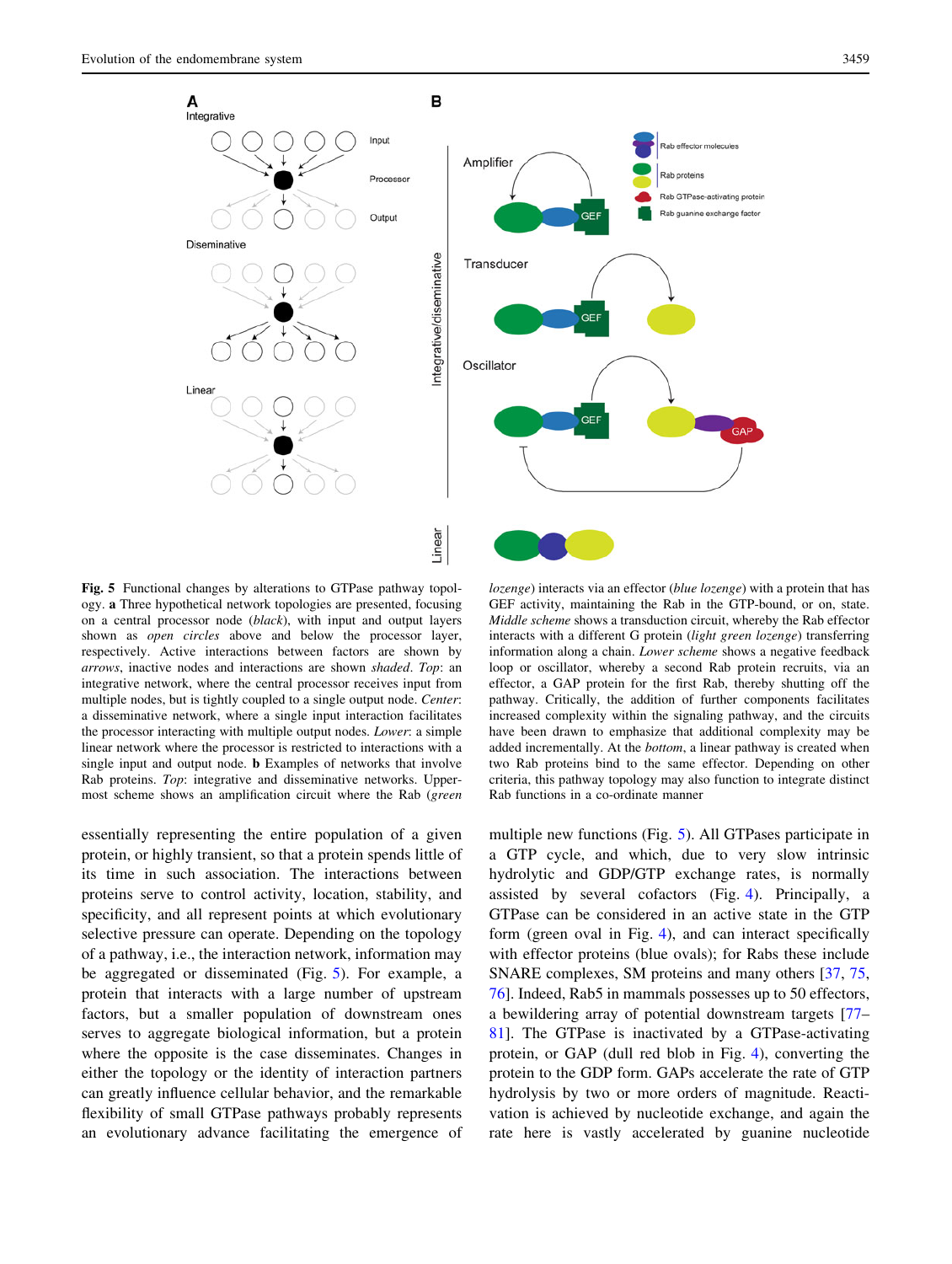exchange factors, or GEFs. Unlike Rab GAPs, this family is rather complex and they are not defined by possession of a single domain.

Rab proteins represent a potent example of GTPase flexibility and adaptability and their range of potential interactions is very great indeed. The Rab-interacting proteins which are best characterized include their GAPs and GEFs, but also a range of proteins termed effectors specifically interact with the GTP-bound form; these encompass sorting adaptors, kinases, phosphatases, GAPs, GDIs, and cytoskeletal motors (Fig. [4](#page-8-0)). The interaction is conformation-specific; the vast majority of known interactions are with the GTP form, and these are defined as effectors as the GTPase is considered to be active, and transducing information, and hence act as sensors to GTPase activation. A minority of interaction partners have been described that are specific for the GDP conformer, although at present little is known about this class of Rab interaction molecules [[82\]](#page-16-0). While central to Rab function, the range of effectors clearly provides extensive material for evolution of novel functions and specificity.

A number of Rab interactions have been identified that conceptually are analogous to electronic logic circuits, and provide interesting potential mechanisms for the evolution of specificity; empirical studies confirm that this view probably reflects in vivo mechanisms of action of Rab proteins and hence has functional relevance [\[83](#page-16-0)]. Examples include amplifiers, whereby a Rab protein activates a GEF, which then acts on the original Rab (Fig. [5b](#page-10-0), top), while simple sharing of effectors, e.g., both Rab5 and Rab4 bind rabenosyn 5, while Rab4 effector GRASP1 likely couples to Rab11 via syntaxn 13 [[84\]](#page-16-0) is common and may also act as an integrator (Fig. [5](#page-10-0)b, bottom). There are also several examples of Rab-modulating activities embedded within tether complexes, for example the HOPS complex is a GEF for Rab7, and is itself activated by interaction with Rab5, while conversely Rab7 can inactivate Rab5 by activating a GAP protein, essentially a transducer and oscillator circuit [\[83](#page-16-0), [85\]](#page-16-0), while cascade mechanisms have been suggested to define subcompartmental boundaries [[86\]](#page-16-0). The presence of GEF activity in TRAPP, a second tethering complex, suggests that GEF activity may be a general tether feature, providing an interesting mechanism for the coordination of function, and hence the evolution of new pathways. This, coupled with the close physical proximity of many Rab proteins on various membrane, for example Rab4, 5, and 11 on endosomes and Rab1 and Rab2 in the early exocytic systems [[83,](#page-16-0) [87](#page-16-0), [88\]](#page-16-0) suggests that such coupling may be very common indeed. Further, the Rab system does not function in isolation and is interconnected to additional signaling pathways, for example Rho [\[89](#page-16-0)]. However, at present, our knowledge of the evolution of such aspects remains very incomplete. Sculpting of these systems may lead to alterations in the pathways, however, for example metazoan Rab4 clearly mediates recycling pathways [[90\]](#page-16-0) but the trypanosome orthologue participates more in lysosomal delivery than recycling [\[91](#page-16-0), [92\]](#page-16-0).

The Rab GAP family is dominated by TBC (tre-2/USP6, BUB2, cdc16)-domain proteins, which account for  $\sim$ 90% of known Rab-GAPs [\[93](#page-16-0)]. While a minority are not part of the TBC family, the predominance of the TBC domain allows an accurate estimate of RabGAP family numbers; the family is usually similar, or slightly smaller than the number of Rab proteins encoded in the genome (Gabernet-Castello, Dacks and Field, unpublished data). While the specificity of most TBC GAPs remains to be defined, studies in S. cerevisiae indicate a degree of promiscuity [\[94](#page-16-0), [95\]](#page-16-0), raising the issue of how activity is regulated, and if there is a mechanism for the coordination of TBC GAP activity against subsets of Rab proteins; if such exists it is not clear, and certainly beyond present in silico predictive capabilities. Further, some TBC domain proteins can function as GAPs for non-Rab GTPases.

At a simplistic level, the evolution of Rabs and TBC GAPs might be expected to be one of close co-evolution, as the tally for both factors appears to track across genomes and Rab families of many sizes, i.e., Rab families of 6 to  $\sim$  70 members (Gabernet-Castello, Dacks and Field, unpublished data). In organisms with extremely large Rab families, Trichomonas vaginalis and Entamoeba histolytica, this correlation breaks down, and there are fewer TBC genes than Rab genes. Therefore, for the most part, orthologous pairs of Rabs and TBC GAPs could be expected to share the same functions, while the exceptional genomes with expanded Rab families may reflect promiscuity between TBCs and the large cohort of Rabs. As the highly expanded Rab family of T. *vaginalis* is structured into small clades, or clusters, this may suggest that a single TBC acts as GAP for all Rabs in such clusters [\[54](#page-15-0)]. However, experimental evidence for this is scant, and a systematic analysis of TBC evolution and family structure has only just been achieved (Gabernet-Castello, Dacks and Field, unpublished data). This analysis shows that innovation of TBC GAPs is complex, with a large cohort present in the LECA, but that clear lineage-specific innovations postdate the LECA. However, while this analysis is a step forward, and facilitates phylogenetically based investigations of TBC GAP function, there remains a major confounding issue as most TBC-containing proteins also possess additional domains, many of which have important functions. When comparing Rab GAP proteins between highly divergent taxa, despite being able to reconstruct evolutionary history for the TBC domains, there is clear evidence for extensive domain swapping, insertion, and deletion. This in turn has an obvious influence on TBC evolutionary trajectory and function for the corresponding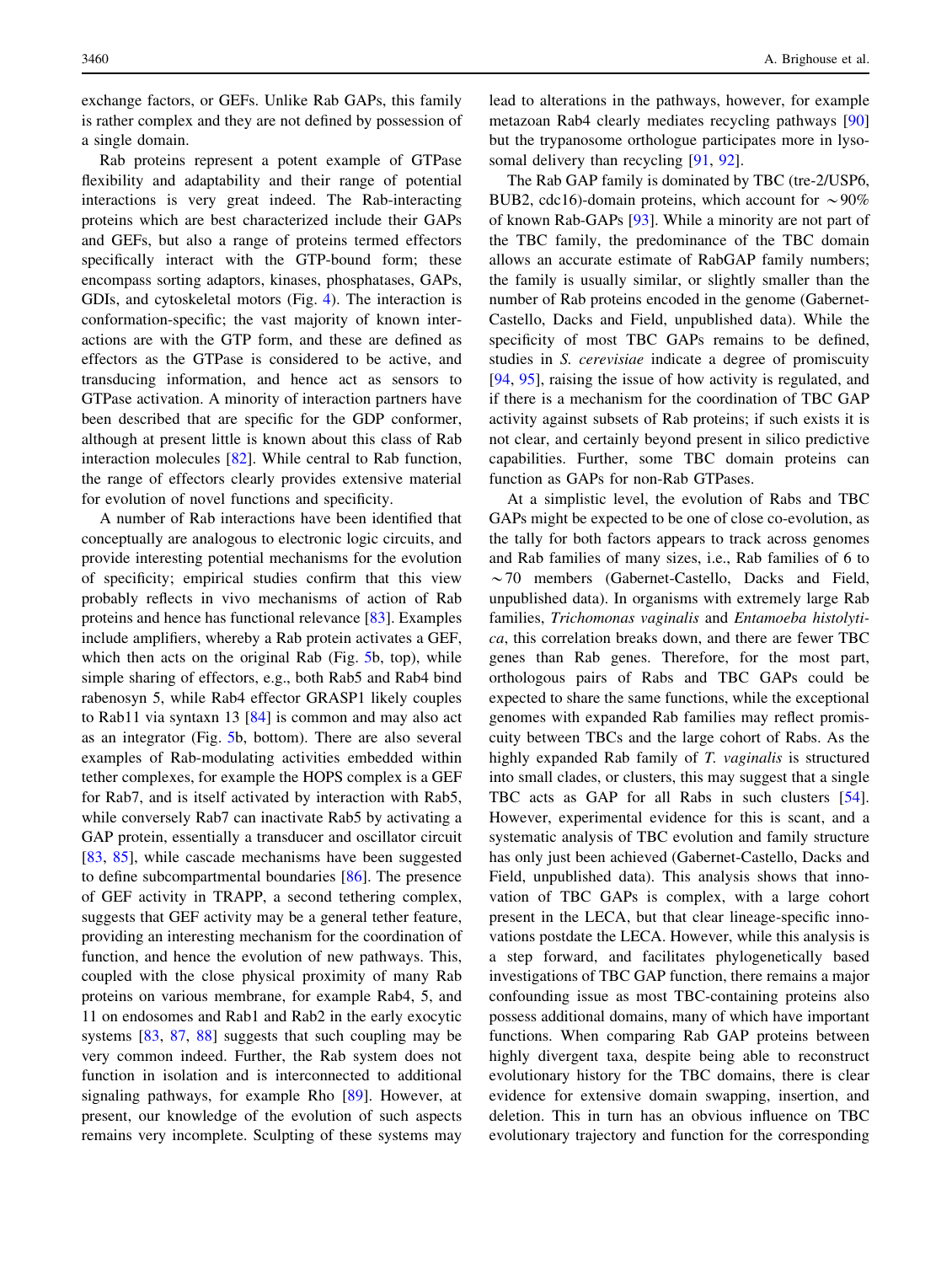

Fig. 6 Evolutionary pressures and constraints. a Different aspects of a small GTPase and interactions with effectors or other proteins modulating function are differentially constrained. At the most basic level, Rab proteins are nucleosidases, and this constraint is reflected in strong conservation of the framework regions that mediate GTP binding and hydrolytic function. Importantly, as GTP is invariant, the selective pressure is very strong. Other regions of the molecule suffer less severe constraints, which is reflected in the variability in many surface loops of the Rab family, many of which offer binding sites for interaction partners. As these interaction sites may vary, coevolution

sequence level and extreme difficulty in identification in silico. b Potential selective pressures operating on Rab proteins at the genomic, proteomic, and interactome levels. Additional feedback and constraints operating cooperatively between these various facets of functional evolution make the network of pressures highly complex and challenging to predict

less so, and regions not involved in such interaction may be subject to even weaker pressure, resulting in increased divergence at the

trafficking pathways that the TBC GAP controls (Gabernet-Castello, Dacks and Field, unpublished data). Such complexity is challenging to chart and is not predictable at this time as the datasets available are too few and the underlying principles, if any, poorly defined. This is most definitely an area where further work is urgently needed, and represents a challenge to both computational and experimental biologists.

In terms of effectors, it is even less clear how specificity has arisen, and this is compounded by multiple binding modes, roles in disparate cellular systems, and the involvement of nonparalogous protein families. For example, Rab proteins may interact directly with cargo receptors (Rab9 with TIP47, Rab5 with adaptins and clathrin during coated pit formation) [\[96](#page-16-0)], act on vesicle coat removal, or provide a bridge to cytoskeletal elements, either indirectly (Rab27 with myosin Va via melanophillin) [\[97](#page-16-0)] or directly (Rab6 with KIF20A, a kinesin). Interactions with coiled-coil proteins mediating vesicle fusion and targeting are known for several Rabs (Rab11 and the FIP family proteins, Rab5 and EEA1) [[78,](#page-15-0) [98,](#page-16-0) [99](#page-16-0)]. Multiple interactions with SNARE proteins, utilizing several mechanisms, have also been reported to operate either via the SM proteins (Rab5 via rabenosyn5 to Vps45 or Ypt1 direct with Sly1) or coiled-coil proteins, (Rab5 to SynE via EEA1) (see [[37\]](#page-14-0), for recent review). What many of these interactions do share is a coiled-coil architecture, which further confounds in silico prediction attempts, and together with the inherent errors in many cell biological studies of interaction networks, attempting to identify a common theme or unifying principle has failed so far (Fig. 6).

A more recent attempt to examine effectors in a systematic manner (Rodriguez, Tavares-Cadete, and Pereira-Leal, pers. comm.) highlights this issue rather well. In this analysis, the study was restricted to two well-characterized opisthokonts, Homo sapiens and S. cerevisiae. Even across a restricted branch of the Eukaryota, their major findings were that Rab effectors are not conserved between species, and seem to rarely arise by paralogous expansion; while this also may reflect undersampling, it is unlikely that this can fully explain the result (Fig. 6). Hence this analysis sets the effectors apart from the TBC GAPs, the latter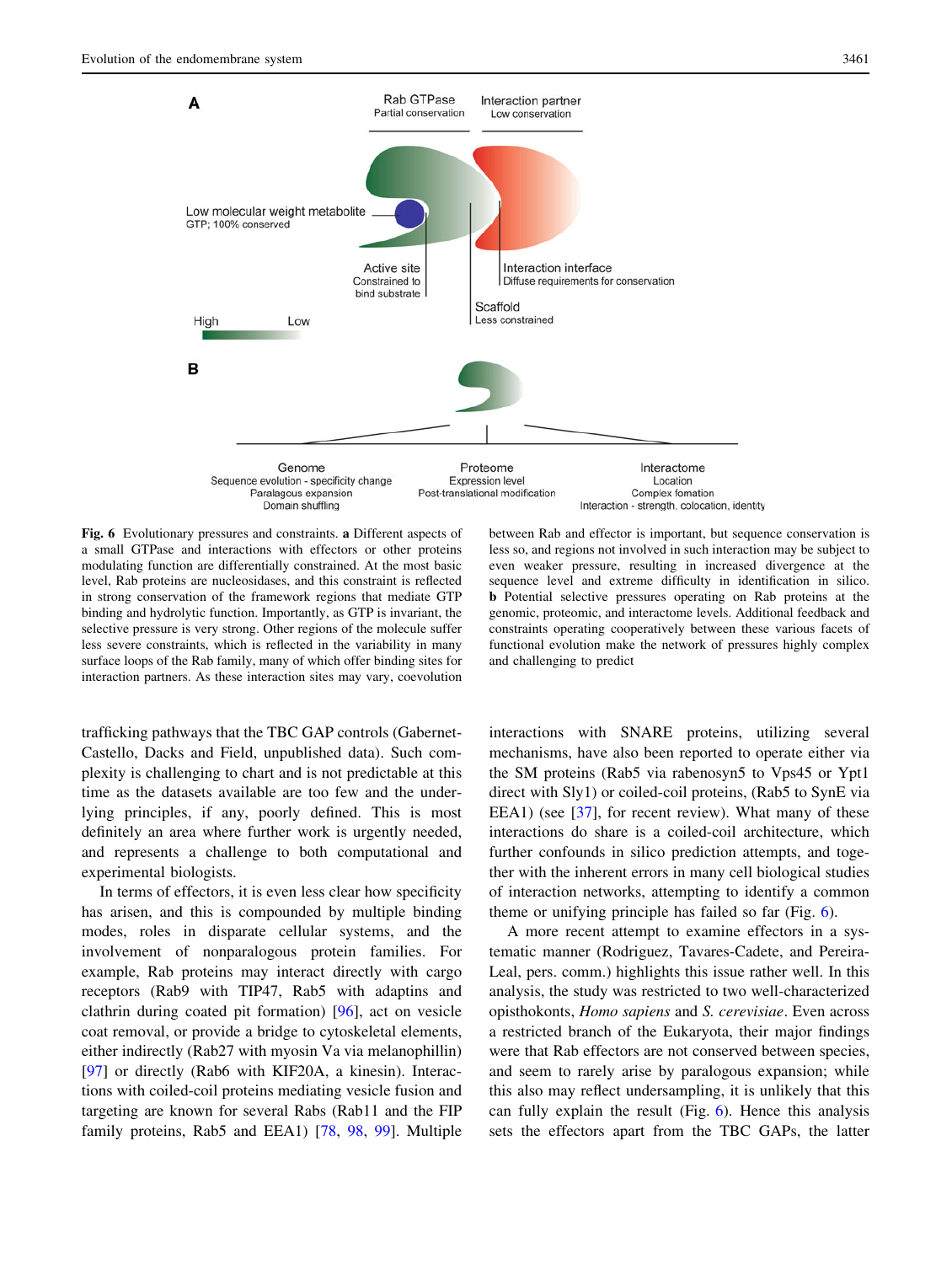<span id="page-13-0"></span>being a clear example of paralogous expansion, albeit with the remaining uncertainty on coevolution and specificity.

Regardless of the high degree of diversity within the effectors, there does exist a clearly conserved core of Rabinteracting proteins, including the prenylation machinery. Recent evidence suggests that a small number of factors are sufficient to mediate the most central fusogenic functions of Rab proteins [[100\]](#page-16-0). This study also indicated that full functionality requires cooperative interactions between Rabs, Rab effectors and SNARE proteins, and even then the kinetics of membrane fusion are considerably lower for this cell-free system than in vivo. Further, a comparison between Rab11-interaction networks from Opisthokonta (principally Metazoa) and T. brucei, an excavate, does illustrate that some effectors are conserved (Gabernet-Castello and Field, unpublished data). Specifically, it was found that Rab11 interaction with Sec15 is present in both metazoan cells and T. brucei. Further, while FIPs are restricted to metazoa, a novel coiled-coil protein, TbRBP74, was identified as a Rab11 interaction partner in trypanosomes. Similarly to FIPs, TbRBP74 is a homodimer and binds exclusively to the GTP-bound form of Rab11, suggesting a similar mechanism and architecture for these two groups of proteins. If this represents some evolutionary architectural restriction is unclear, but the high number of coiled-coil proteins participating in Rab-mediated activities suggests a favored configuration, and certainly provides some promise that prediction of function may become possible. The exciting consequence of such predictions is that in silico reconstruction of transport pathways in experimentally nontractable organisms would become possible, providing a much expanded view of how endomembrane transport has been sculpted across the eukaryotes, as well as providing predictive power for understanding the cell biology.

### **Conclusions**

Drawing together comparative genomic data with biochemical and cell biological evidence and examining it in an evolutionary framework has proven remarkably powerful. Here we have highlighted perhaps the best characterized example—the Rab and Rab-associated machinery. Hopefully, future considerations of a similar scope will be possible for additional aspects of the membrane-trafficking machinery. Using this approach, we have seen our evolutionary understanding of the membranetrafficking system progress from essentially a side-note in explanations for other organelles [[101](#page-16-0)], to increasingly detailed reconstructions of the machinery in the last common ancestor [\[12](#page-14-0), [102\]](#page-16-0), to drawing mechanistic inferences of how non-endosymbiotic organelles arose and evolve [\[27](#page-14-0)]. The latter allows (and indeed necessitates) incorporation of system-level data encompassing not only the list of which components are present but how they interact and respond to different evolutionary challenges.

In common with other cellular systems, selective pressures operate on multiple aspects of the intracellular trafficking system, for the creation of new pathways, modulated specificity and novel functions (Fig. [3\)](#page-3-0). There have been considerable advances in this field recently, with the availability of new genomic data and improved analytical methods; with falling sequencing costs this is a very exciting time for evolutionary molecular biology. Coupling detailed knowledge of trafficking systems derived from classical model organisms, together with studies in representative taxa from several supergroups, is making possible an improved view of the range of evolutionary innovations after the LECA. Critically, the development of several non-opisthokont organisms as models provides an opportunity to analyze such innovations in a functional context. A vital next step must be the characterization and prediction of interaction networks; the combination of diverse mechanisms of molecular evolution, large families, incomplete datasets, and considerable noise within the data we have to hand makes this a formidable challenge, but one that is essential to providing the insight into the way that specificity and functionality within the endomembrane system has arisen.

Acknowledgments We are very grateful to our funding agencies, principally the Wellcome Trust and an NSERC Discovery grant to JBD who have made this work possible. We also thank members of our laboratories and colleagues who have contributed unpublished data or insights.

Open Access This article is distributed under the terms of the Creative Commons Attribution Noncommercial License which permits any noncommercial use, distribution, and reproduction in any medium, provided the original author(s) and source are credited.

#### References

- 1. Maynard Smith J, Szathma´ry E (1995) The major transitions in evolution. Oxford University Press, Oxford, UK
- 2. Fuerst JA (2005) Intracellular compartmentation in planctomycetes. Annu Rev Microbiol 59:299–328
- 3. Martin W, Koonin EV (2006) Introns and the origin of nucleuscytosol compartmentalization. Nature 440:41–45
- 4. Deshaies RJ, Schekman R (1987) A yeast mutant defective at an early stage in import of secretory protein precursors into the endoplasmic reticulum. J Cell Biol 105:633–645
- 5. Moyer BD, Allan BB, Balch WE (2001) Rab1 interaction with a GM130 effector complex regulates COPII vesicle cis-Golgi tethering. Traffic 2:268–276
- 6. Barr FA, Short B (2003) Golgins in the structure and dynamics of the Golgi apparatus. Curr Opin Cell Biol 15:405–413
- 7. Nielsen E, Severin F, Backer JM, Hyman AA, Zerial M (1999) Rab5 regulates motility of early endosomes on microtubules. Nat Cell Biol 1:376–382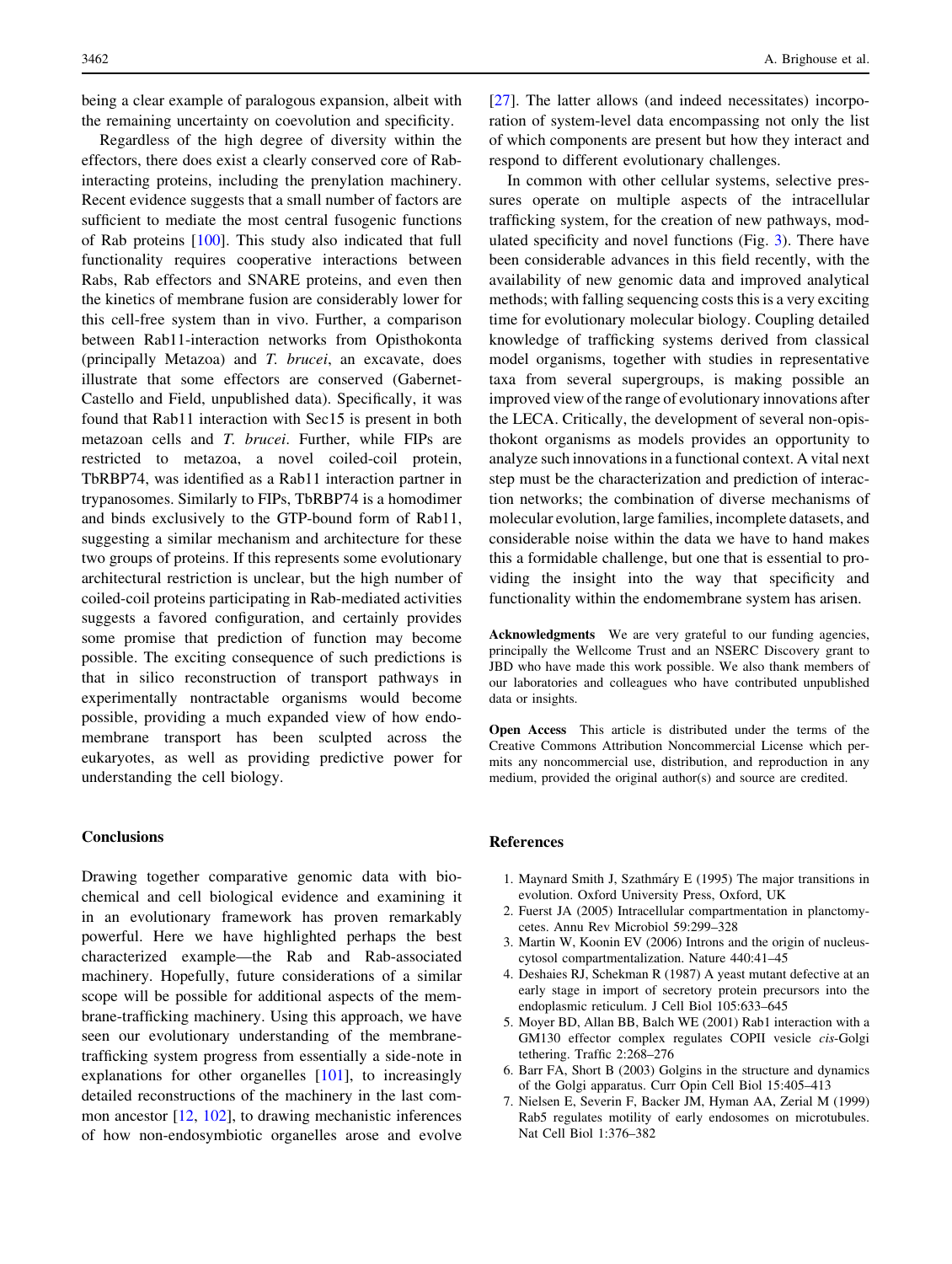- <span id="page-14-0"></span>8. Scita G, Di Fiore PP. The endocytic matrix. Nature 463:464–473
- 9. Doherty GJ, McMahon HT (2009) Mechanisms of endocytosis. Annu Rev Biochem 78:857–902
- 10. Jackson CL (2009) Mechanisms of transport through the Golgi complex. J Cell Sci 122:443–452
- 11. Koumandou VL, Dacks JB, Coulson RM, Field MC (2007) Control systems for membrane fusion in the ancestral eukaryote; evolution of tethering complexes and SM proteins. BMC Evol Biol 7:29
- 12. Dacks JB, Field MC (2007) Evolution of the eukaryotic membrane-trafficking system: origin, tempo and mode. J Cell Sci 120:2977–2985
- 13. Cavalier-Smith T (1987) Eukaryotes with no mitochondria. Nature 326:332–333
- 14. Embley TM, Martin W (2006) Eukaryotic evolution, changes and challenges. Nature 440:623–630
- 15. Roger AJ, Simpson AG (2009) Evolution: revisiting the root of the eukaryote tree. Curr Biol 19:R165–R167
- 16. Adl SM, Simpson AG, Farmer MA, Andersen RA, Anderson OR, Barta JR, Bowser SS, Brugerolle G, Fensome RA, Fredericq S, James TY, Karpov S, Kugrens P, Krug J, Lane CE, Lewis LA, Lodge J, Lynn DH, Mann DG, McCourt RM, Mendoza L, Moestrup O, Mozley-Standridge SE, Nerad TA, Shearer CA, Smirnov AV, Spiegel FW, Taylor MF (2005) The new higher level classification of eukaryotes with emphasis on the taxonomy of protists. J Eukaryot Microbiol 52:399–451
- 17. Burki F, Inagaki Y, Brate J, Archibald JM, Keeling PJ, Cavalier-Smith T, Sakaguchi M, Hashimoto T, Horak A, Kumar S, Klaveness D, Jakobsen KS, Pawlowski J, Shalchian-Tabrizi K (2009) Large-scale phylogenomic analyses reveal that two enigmatic protist lineages, Telonemia and Centroheliozoa, are related to photosynthetic chromalveolates. Genome Biol Evol 1:231–238
- 18. Burki F, Shalchian-Tabrizi K, Pawlowski J (2008) Phylogenomics reveals a new 'megagroup' including most photosynthetic eukaryotes. Biol Lett 4:366–369
- 19. Hampl V, Hug L, Leigh JW, Dacks JB, Lang BF, Simpson AG, Roger AJ (2009) Phylogenomic analyses support the monophyly of Excavata and resolve relationships among eukaryotic ''supergroups''. Proc Natl Acad Sci USA 106:3859–3864
- 20. Banerjee S, Vishwanath P, Cui J, Kelleher DJ, Gilmore R, Robbins PW, Samuelson J (2007) The evolution of N-glycandependent endoplasmic reticulum quality control factors for glycoprotein folding and degradation. Proc Natl Acad Sci USA 104:11676–11681
- 21. Samuelson J, Banerjee S, Magnelli P, Cui J, Kelleher DJ, Gilmore R, Robbins PW (2005) The diversity of dolichol-linked precursors to Asn-linked glycans likely results from secondary loss of sets of glycosyltransferases. Proc Natl Acad Sci USA 102:1548–1553
- 22. Field MC, Sergeenko T, Wang YN, Bohm S, Carrington M. Chaperone requirements for biosynthesis of the trypanosome variant surface glycoprotein. PLoS ONE 5:e8468
- 23. Ackers JP, Dhir V, Field MC (2005) A bioinformatic analysis of the RAB genes of Trypanosoma brucei. Mol Biochem Parasitol 141:89–97
- 24. Field MC, Natesan SK, Gabernet-Castello C, Koumandou VL (2007) Intracellular trafficking in the trypanosomatids. Traffic 8:629–639
- 25. Ebine K, Ueda T (2009) Unique mechanism of plant endocytic/ vacuolar transport pathways. J Plant Res 122:21–30
- 26. Rutherford S, Moore I (2002) The Arabidopsis Rab GTPase family: another enigma variation. Curr Opin Plant Biol 5:518– 528
- 27. Dacks JB, Poon PP, Field MC (2008) Phylogeny of endocytic components yields insight into the process of nonendosymbiotic organelle evolution. Proc Natl Acad Sci USA 105:588–593
- 28. Denny PW, Field MC, Smith DF (2001) GPI-anchored proteins and glycoconjugates segregate into lipid rafts in Kinetoplastida. FEBS Lett 491:148–153
- 29. Kierszniowska S, Seiwert B, Schulze WX (2009) Definition of Arabidopsis sterol-rich membrane microdomains by differential treatment with methyl-beta-cyclodextrin and quantitative proteomics. Mol Cell Proteomics 8:612–623
- 30. Mitsui K, Hatakeyama K, Matsushita M, Kanazawa H (2009) Saccharomyces cerevisiae Na  $+$ /H  $+$  antiporter Nha1p associates with lipid rafts and requires sphingolipid for stable localization to the plasma membrane. J Biochem 145:709–720
- 31. Lakhan SE, Sabharanjak S, De A (2009) Endocytosis of glycosylphosphatidylinositol-anchored proteins. J Biomed Sci 16:93
- 32. Mayor S, Riezman H (2004) Sorting GPI-anchored proteins. Nat Rev Mol Cell Biol 5:110–120
- 33. Nichols B (2003) Caveosomes and endocytosis of lipid rafts. J Cell Sci 116:4707–4714
- 34. Allen CL, Goulding D, Field MC (2003) Clathrin-mediated endocytosis is essential in Trypanosoma brucei. EMBO J 22:4991–5002
- 35. Chook YM, Blobel G (2001) Karyopherins and nuclear import. Curr Opin Struct Biol 11:703–715
- 36. Dunn B, Stearns T, Botstein D (1993) Specificity domains distinguish the Ras-related GTPases Ypt1 and Sec4. Nature 362:563–565
- 37. Stenmark H (2009) Rab GTPases as coordinators of vesicle traffic. Nat Rev Mol Cell Biol 10:513–525
- 38. Pereira-Leal JB, Seabra MC (2000) The mammalian Rab family of small GTPases: definition of family and subfamily sequence motifs suggests a mechanism for functional specificity in the Ras superfamily. J Mol Biol 301:1077–1087
- 39. Eathiraj S, Pan X, Ritacco C, Lambright DG (2005) Structural basis of family-wide Rab GTPase recognition by rabenosyn-5. Nature 436:415–419
- 40. Pfeffer S (2005) A model for Rab GTPase localization. Biochem Soc Trans 33:627–630
- 41. Pereira-Leal JB, Seabra MC (2001) Evolution of the Rab family of small GTP-binding proteins. J Mol Biol 313:889–901
- 42. Buvelot Frei S, Rahl PB, Nussbaum M, Briggs BJ, Calero M, Janeczko S, Regan AD, Chen CZ, Barral Y, Whittaker GR, Collins RN (2006) Bioinformatic and comparative localization of Rab proteins reveals functional insights into the uncharacterized GTPases Ypt10p and Ypt11p. Mol Cell Biol 26:7299–7317
- 43. Schwartz SL, Cao C, Pylypenko O, Rak A, Wandinger-Ness A (2007) Rab GTPases at a glance. J Cell Sci 120:3905–3910
- 44. Mackiewicz P, Wyroba E (2009) Phylogeny and evolution of Rab7 and Rab9 proteins. BMC Evol Biol 9:101
- 45. Elias M, Patron NJ, Keeling PJ (2009) The RAB family GTPase Rab1A from Plasmodium falciparum defines a unique paralog shared by chromalveolates and rhizaria. J Eukaryot Microbiol 56:348–356
- 46. Pereira-Leal JB (2008) The Ypt/Rab family and the evolution of trafficking in fungi. Traffic 9:27–38
- 47. Saito-Nakano Y, Mitra BN, Nakada-Tsukui K, Sato D, Nozaki T (2007) Two Rab7 isotypes, EhRab7A and EhRab7B, play distinct roles in biogenesis of lysosomes and phagosomes in the enteric protozoan parasite Entamoeba histolytica. Cell Microbiol 9:1796–1808
- 48. Quevillon E, Spielmann T, Brahimi K, Chattopadhyay D, Yeramian E, Langsley G (2003) The Plasmodium falciparum family of Rab GTPases. Gene 306:13–25
- 49. Langsley G, van Noort V, Carret C, Meissner M, de Villiers EP, Bishop R, Pain A (2008) Comparative genomics of the Rab protein family in Apicomplexan parasites. Microbes Infect 10:462–470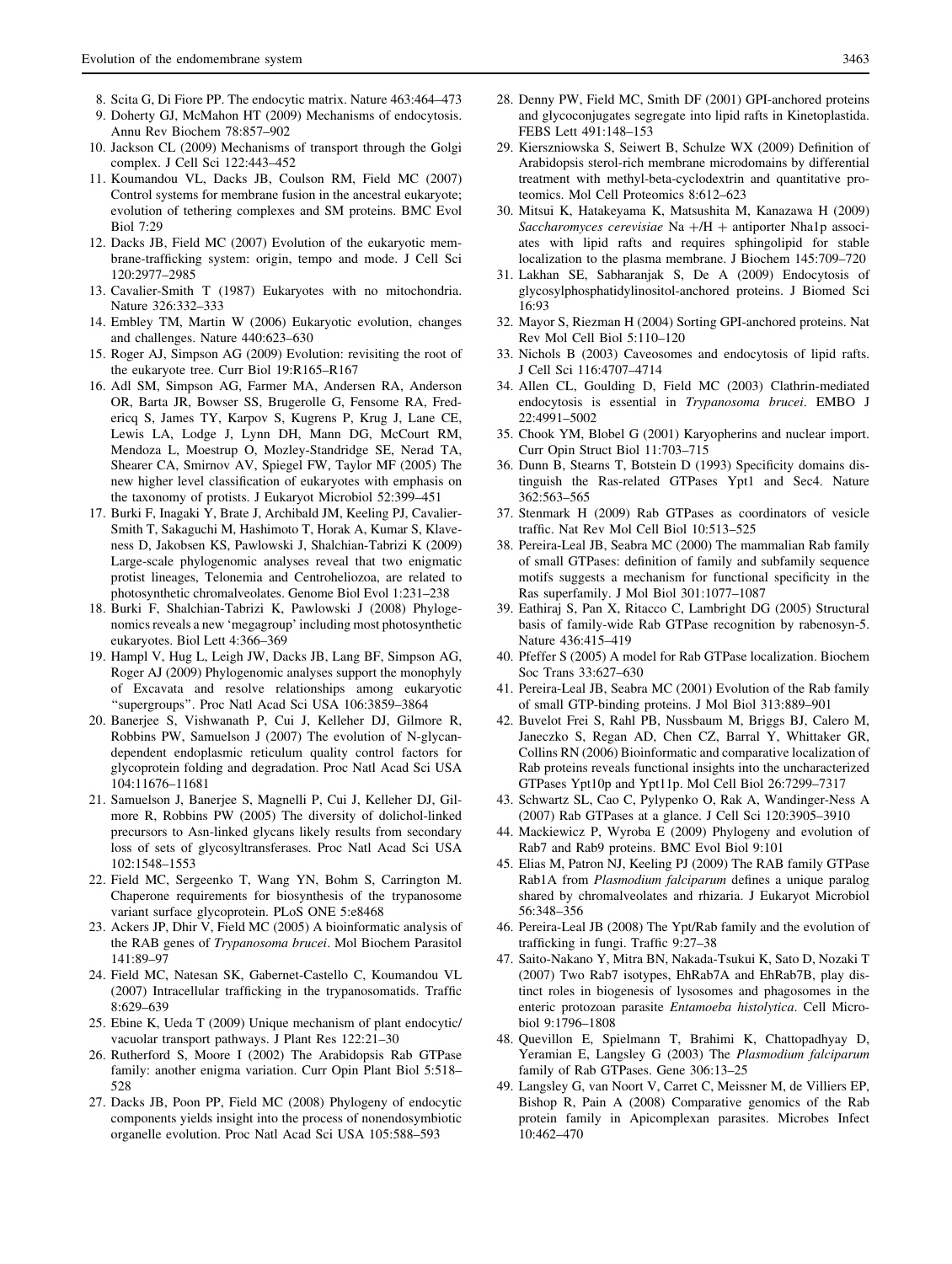- <span id="page-15-0"></span>50. Leung KF, Dacks JB, Field MC (2008) Evolution of the multivesicular body ESCRT machinery; retention across the eukaryotic lineage. Traffic 9:1698–1716
- 51. Nevin WD, Dacks JB (2009) Repeated secondary loss of adaptin complex genes in the Apicomplexa. Parasitol Int 58:86–94
- 52. Eisen JA, Coyne RS, Wu M, Wu D, Thiagarajan M, Wortman JR, Badger JH, Ren Q, Amedeo P, Jones KM, Tallon LJ, Delcher AL, Salzberg SL, Silva JC, Haas BJ, Majoros WH, Farzad M, Carlton JM, Smith RK Jr, Garg J, Pearlman RE, Karrer KM, Sun L, Manning G, Elde NC, Turkewitz AP, Asai DJ, Wilkes DE, Wang Y, Cai H, Collins K, Stewart BA, Lee SR, Wilamowska K, Weinberg Z, Ruzzo WL, Wloga D, Gaertig J, Frankel J, Tsao CC, Gorovsky MA, Keeling PJ, Waller RF, Patron NJ, Cherry JM, Stover NA, Krieger CJ, del Toro C, Ryder HF, Williamson SC, Barbeau RA, Hamilton EP, Orias E (2006) Macronuclear genome sequence of the ciliate Tetrahymena thermophila, a model eukaryote. PLoS Biol 4:e286
- 53. Carlton JM, Hirt RP, Silva JC, Delcher AL, Schatz M, Zhao Q, Wortman JR, Bidwell SL, Alsmark UC, Besteiro S, Sicheritz-Ponten T, Noel CJ, Dacks JB, Foster PG, Simillion C, Van de Peer Y, Miranda-Saavedra D, Barton GJ, Westrop GD, Muller S, Dessi D, Fiori PL, Ren Q, Paulsen I, Zhang H, Bastida-Corcuera FD, Simoes-Barbosa A, Brown MT, Hayes RD, Mukherjee M, Okumura CY, Schneider R, Smith AJ, Vanacova S, Villalvazo M, Haas BJ, Pertea M, Feldblyum TV, Utterback TR, Shu CL, Osoegawa K, de Jong PJ, Hrdy I, Horvathova L, Zubacova Z, Dolezal P, Malik SB, Logsdon JM Jr, Henze K, Gupta A, Wang CC, Dunne RL, Upcroft JA, Upcroft P, White O, Salzberg SL, Tang P, Chiu CH, Lee YS, Embley TM, Coombs GH, Mottram JC, Tachezy J, Fraser-Liggett CM, Johnson PJ (2007) Draft genome sequence of the sexually transmitted pathogen Trichomonas vaginalis. Science 315:207–212
- 54. Lal K, Field MC, Carlton JM, Warwicker J, Hirt RP (2005) Identification of a very large Rab GTPase family in the parasitic protozoan Trichomonas vaginalis. Mol Biochem Parasitol 143:226–235
- 55. Fritz-Laylin LK, Prochnik SE, Ginger ML, Dacks JB, Carpenter ML, Field MC, Kuo A, Paredez A, Chapman J, Pham J, Shu S, Neupane R, Cipriano M, Mancuso J, Tu H, Salamov A, Lindquist E, Shapiro H, Lucas S, Grigoriev IV, Cande WZ, Fulton C, Rokhsar DS, Dawson SC. The genome of Naegleria gruberi illuminates early eukaryotic versatility. Cell 140:631–642
- 56. Berriman M, Ghedin E, Hertz-Fowler C, Blandin G, Renauld H, Bartholomeu DC, Lennard NJ, Caler E, Hamlin NE, Haas B, Bohme U, Hannick L, Aslett MA, Shallom J, Marcello L, Hou L, Wickstead B, Alsmark UC, Arrowsmith C, Atkin RJ, Barron AJ, Bringaud F, Brooks K, Carrington M, Cherevach I, Chillingworth TJ, Churcher C, Clark LN, Corton CH, Cronin A, Davies RM, Doggett J, Djikeng A, Feldblyum T, Field MC, Fraser A, Goodhead I, Hance Z, Harper D, Harris BR, Hauser H, Hostetler J, Ivens A, Jagels K, Johnson D, Johnson J, Jones K, Kerhornou AX, Koo H, Larke N, Landfear S, Larkin C, Leech V, Line A, Lord A, Macleod A, Mooney PJ, Moule S, Martin DM, Morgan GW, Mungall K, Norbertczak H, Ormond D, Pai G, Peacock CS, Peterson J, Quail MA, Rabbinowitsch E, Rajandream MA, Reitter C, Salzberg SL, Sanders M, Schobel S, Sharp S, Simmonds M, Simpson AJ, Tallon L, Turner CM, Tait A, Tivey AR, Van Aken S, Walker D, Wanless D, Wang S, White B, White O, Whitehead S, Woodward J, Wortman J, Adams MD, Embley TM, Gull K, Ullu E, Barry JD, Fairlamb AH, Opperdoes F, Barrell BG, Donelson JE, Hall N, Fraser CM, Melville SE, El-Sayed NM (2005) The genome of the African trypanosome Trypanosoma brucei. Science 309:416–422
- 57. Li Y, Kelly WG, Logsdon JM Jr, Schurko AM, Harfe BD, Hill-Harfe KL, Kahn RA (2004) Functional genomic analysis of the ADP-ribosylation factor family of GTPases: phylogeny among

diverse eukaryotes and function in C. elegans. Faseb J 18:1834– 1850

- 58. Price HP, Stark M, Smith DF (2007) Trypanosoma brucei ARF1 plays a central role in endocytosis and Golgi-lysosome trafficking. Mol Biol Cell 18:864–873
- 59. Hwang I, Robinson DG (2009) Transport vesicle formation in plant cells. Curr Opin Plant Biol 12:660–669
- 60. Yahara N, Ueda T, Sato K, Nakano A (2001) Multiple roles of Arf1 GTPase in the yeast exocytic and endocytic pathways. Mol Biol Cell 12:221–238
- 61. Anders N, Jurgens G (2008) Large ARF guanine nucleotide exchange factors in membrane trafficking. Cell Mol Life Sci 65:3433–3445
- 62. Casey PJ, Seabra MC (1996) Protein prenyltransferases. J Biol Chem 271:5289–5292
- 63. Seabra MC (1998) Membrane association and targeting of prenylated Ras-like GTPases. Cell Signal 10:167–172
- 64. Goody RS, Rak A, Alexandrov K (2005) The structural and mechanistic basis for recycling of Rab proteins between membrane compartments. Cell Mol Life Sci 62:1657–1670
- 65. Rak A, Pylypenko O, Niculae A, Pyatkov K, Goody RS, Alexandrov K (2004) Structure of the Rab7:REP-1 complex: insights into the mechanism of Rab prenylation and choroideremia disease. Cell 117:749–760
- 66. Wu YW, Tan KT, Waldmann H, Goody RS, Alexandrov K (2007) Interaction analysis of prenylated Rab GTPase with Rab escort protein and GDP dissociation inhibitor explains the need for both regulators. Proc Natl Acad Sci USA 104:12294–12299
- 67. Guo Z, Wu YW, Das D, Delon C, Cramer J, Yu S, Thuns S, Lupilova N, Waldmann H, Brunsveld L, Goody RS, Alexandrov K, Blankenfeldt W (2008) Structures of RabGGTase-substrate/ product complexes provide insights into the evolution of protein prenylation. EMBO J 27:2444–2456
- 68. Rasteiro R, Pereira-Leal JB (2007) Multiple domain insertions and losses in the evolution of the Rab prenylation complex. BMC Evol Biol 7:140
- 69. Cook AG, Conti E. Nuclear export complexes in the frame. Curr Opin Struct Biol 20:247–252
- 70. Hala M, Elias M, Zarsky V (2005) A specific feature of the angiosperm Rab escort protein (REP) and evolution of the REP/ GDI superfamily. J Mol Biol 348:1299–1313
- 71. Larijani B, Hume AN, Tarafder AK, Seabra MC (2003) Multiple factors contribute to inefficient prenylation of Rab27a in Rab prenylation diseases. J Biol Chem 278:46798–46804
- 72. Chavrier P, Gorvel JP, Stelzer E, Simons K, Gruenberg J, Zerial M (1991) Hypervariable C-terminal domain of rab proteins acts as a targeting signal. Nature 353:769–772
- 73. Ali BR, Wasmeier C, Lamoreux L, Strom M, Seabra MC (2004) Multiple regions contribute to membrane targeting of Rab GTPases. J Cell Sci 117:6401–6412
- 74. Aivazian D, Serrano RL, Pfeffer S (2006) TIP47 is a key effector for Rab9 localization. J Cell Biol 173:917–926
- 75. Kawasaki M, Nakayama K, Wakatsuki S (2005) Membrane recruitment of effector proteins by Arf and Rab GTPases. Curr Opin Struct Biol 15:681–689
- 76. Somsel Rodman J, Wandinger-Ness A (2000) Rab GTPases coordinate endocytosis. J Cell Sci 113(Pt 2):183–192
- 77. Vitale G, Rybin V, Christoforidis S, Thornqvist P, McCaffrey M, Stenmark H, Zerial M (1998) Distinct Rab-binding domains mediate the interaction of Rabaptin-5 with GTP-bound Rab4 and Rab5. EMBO J 17:1941–1951
- 78. Christoforidis S, McBride HM, Burgoyne RD, Zerial M (1999) The Rab5 effector EEA1 is a core component of endosome docking. Nature 397:621–625
- 79. McBride HM, Rybin V, Murphy C, Giner A, Teasdale R, Zerial M (1999) Oligomeric complexes link Rab5 effectors with NSF